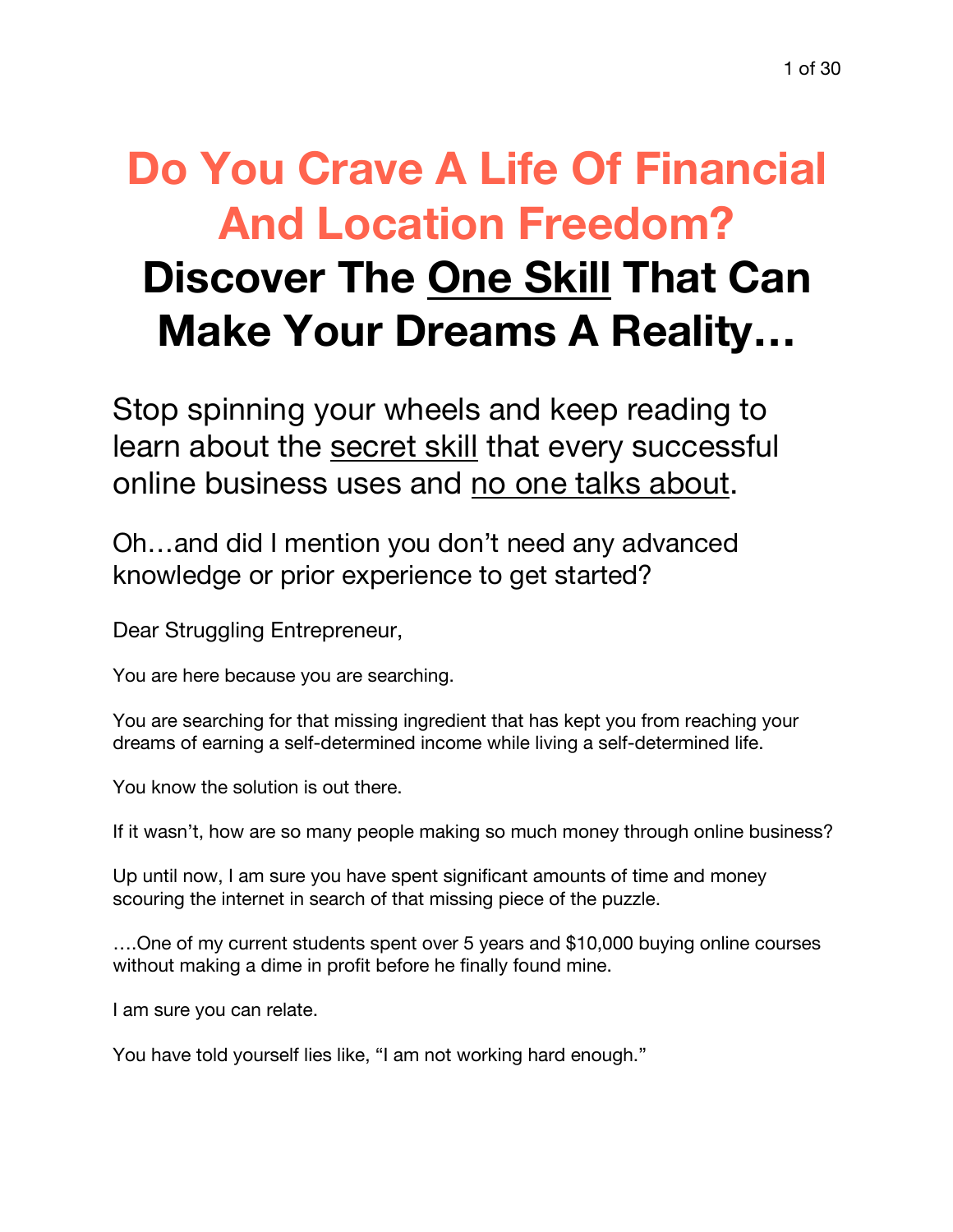…or my personal favorite "Maybe this time, this \$97.00 info product will finally put millions in my checking account…and if it doesn't work I will just return it and keep looking"

But deep down…you know.

You know that things that look too good to be true are, and that while some multimillionaires may work only a couple of hours per day NOW, they worked their tails off to get where they are.

You are not afraid of working hard for what you want, but you are tired of searching and starting to lose hope that you will find the solution you are looking for.

Well, I have good news for you.

# **You have found your solution.**

See, it doesn't matter what online industry you want to pursue, THE FUNDAMENTALS ALWAYS STAY THE SAME.

If you don't understand the fundamentals, you will lose 98% of the time. about 2% do get lucky. Feel free to hate them ;-)

Whether it is: -Information Marketing -Affiliate marketing -Content Marketing/ Blogging -Private Label Product lines like Amazon or Shopify -Video Marketing -Direct Mail Marketing -Freelancing -Consulting -Coaching -Webinars -E-mail Marketing -Search Engine Optimization (SEO), -Pay Per Click (PPC)

-Social Media…..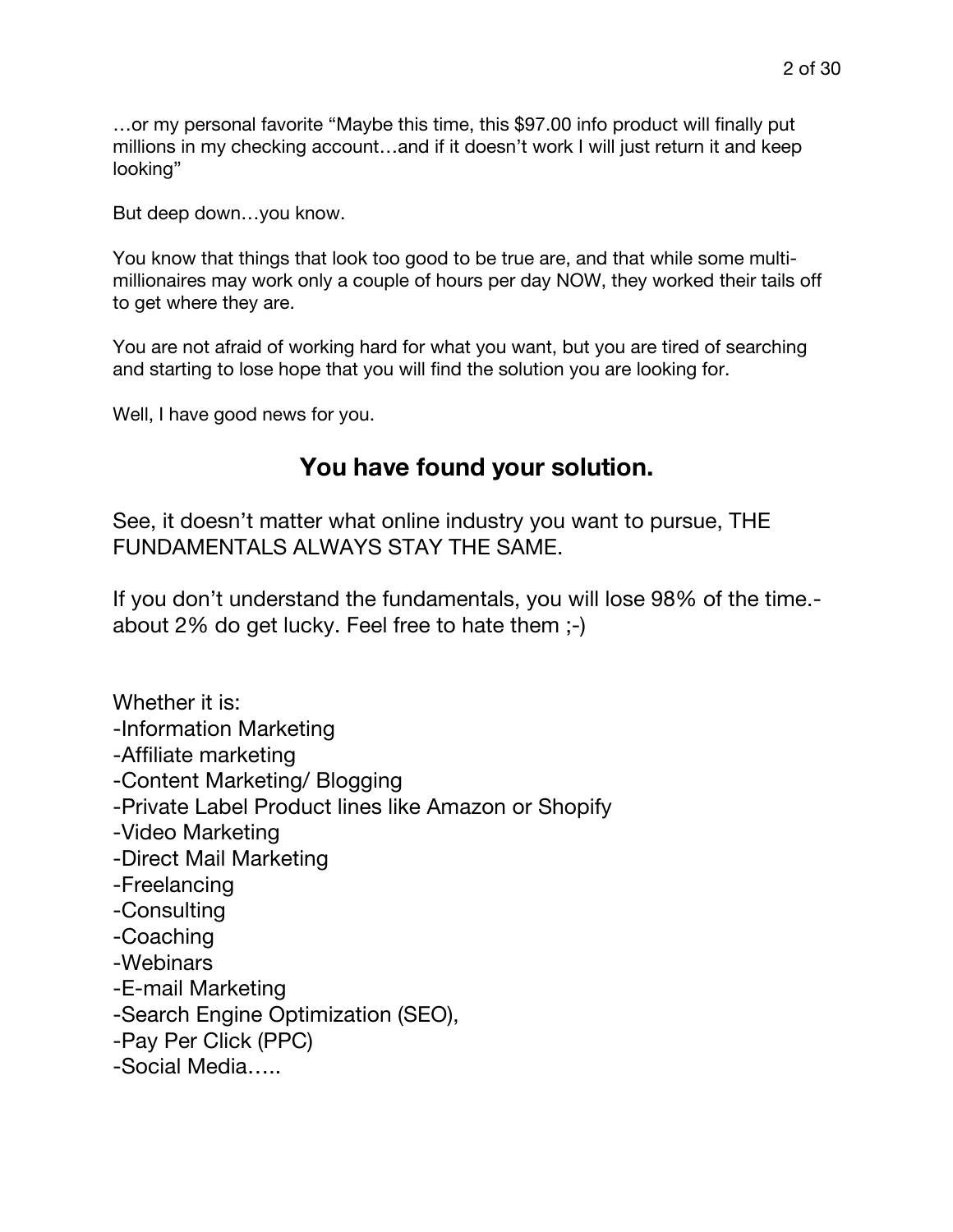# **They all require the same fundamental skill set!**

Let that sink in for a minute...

It DOES NOT matter what kind of online business you want to start, they all have the same foundational skill.

By the way, this skill set will help with virtually ANY BUSINESS/INCOME ASPIRATION you have.

# **So what is this skill set?**

How long does it take to become competent at it?

If this skill set is so important, why are you telling me about it?

Before I tell you what the skill set is there are a few things you need to know about it:

1. It doesn't require a lot of time to get started and no fancy degrees are necessary.

I have had multiple students who began to make money with this skill set in as little as 30 days and were making six figures by the end of their first year. (You will hear from some of them later.)

2. I am happy to share this skill set with you because there is so much opportunity out there (…and it's still growing) that there is no chance of the demand ever being filled.

Plus, when you become one of my students and apply what I teach, you will make most of the competition out there simply disappear.

3. For you to use this skill set, all you need is access to a computer, a reliable internet connection, and some focused time. That means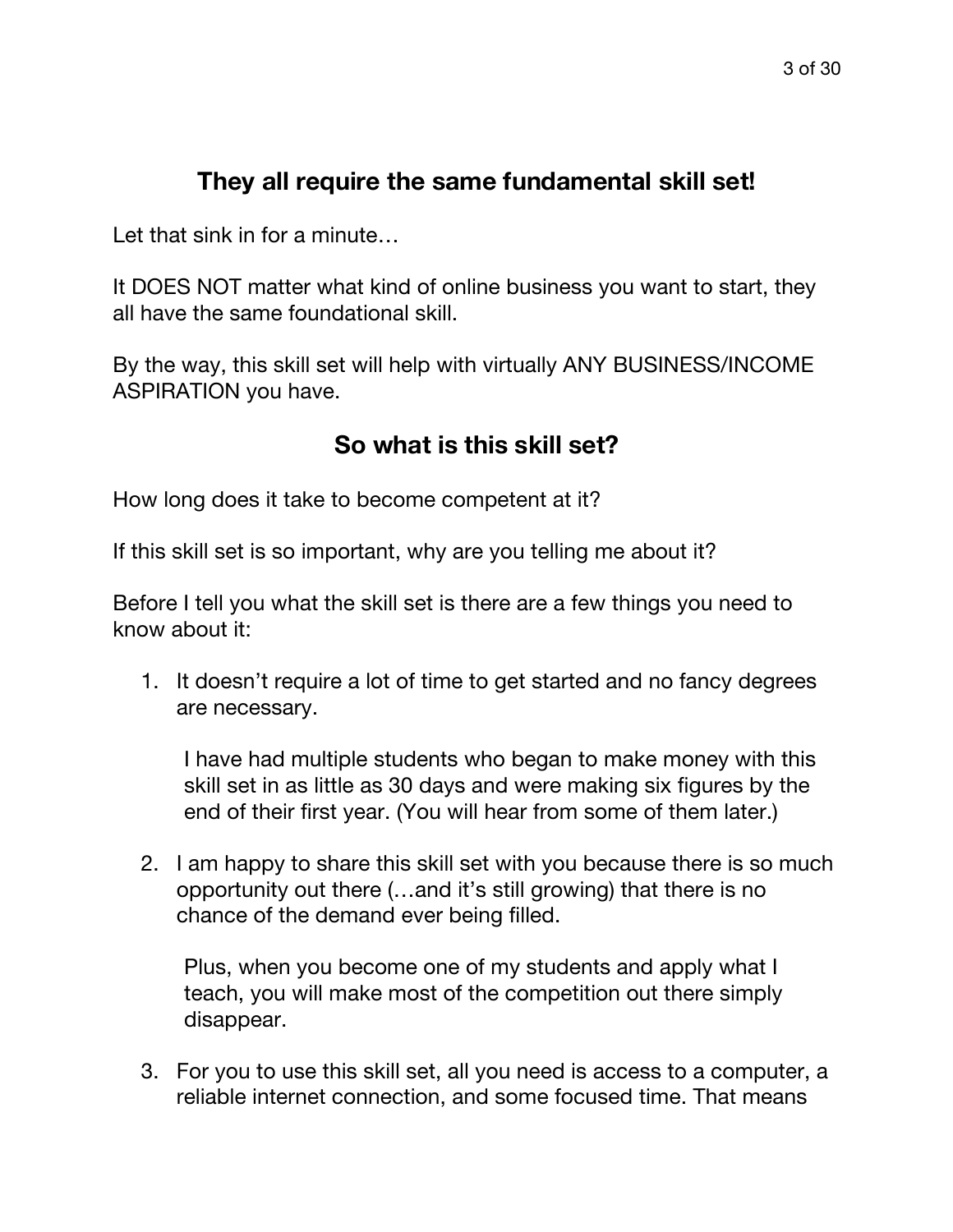you can utilize this skill set from home or wherever you can find these three things across the globe.

# **So we have simplicity, accessibility, and near-unlimited opportunity all granted by one skill set.**

And don't forget that is in addition to the getting to choose how much money you make, where you make that money, and how you spend all the free time this skill set creates in your day.

So what is it?

# **It's copywriting!**

…you still with me?

Before you think I am going to go off and talk about that little © symbol you see everywhere, you must understand what I mean by copywriting.

# **Copywriting is writing with the purpose of motivating and inspiring the reader to take a specific action.**

#### That's it.

Up until this point, I have been using copywriting to get you to continue reading.

That was the specific action I wanted you to take.

Now, think back to that list of all those different online industries.

# **Can you see how copywriting is at the heart of ALL business online?**

-**Information Marketing:** This is a no-brainer, but let's go there anyway.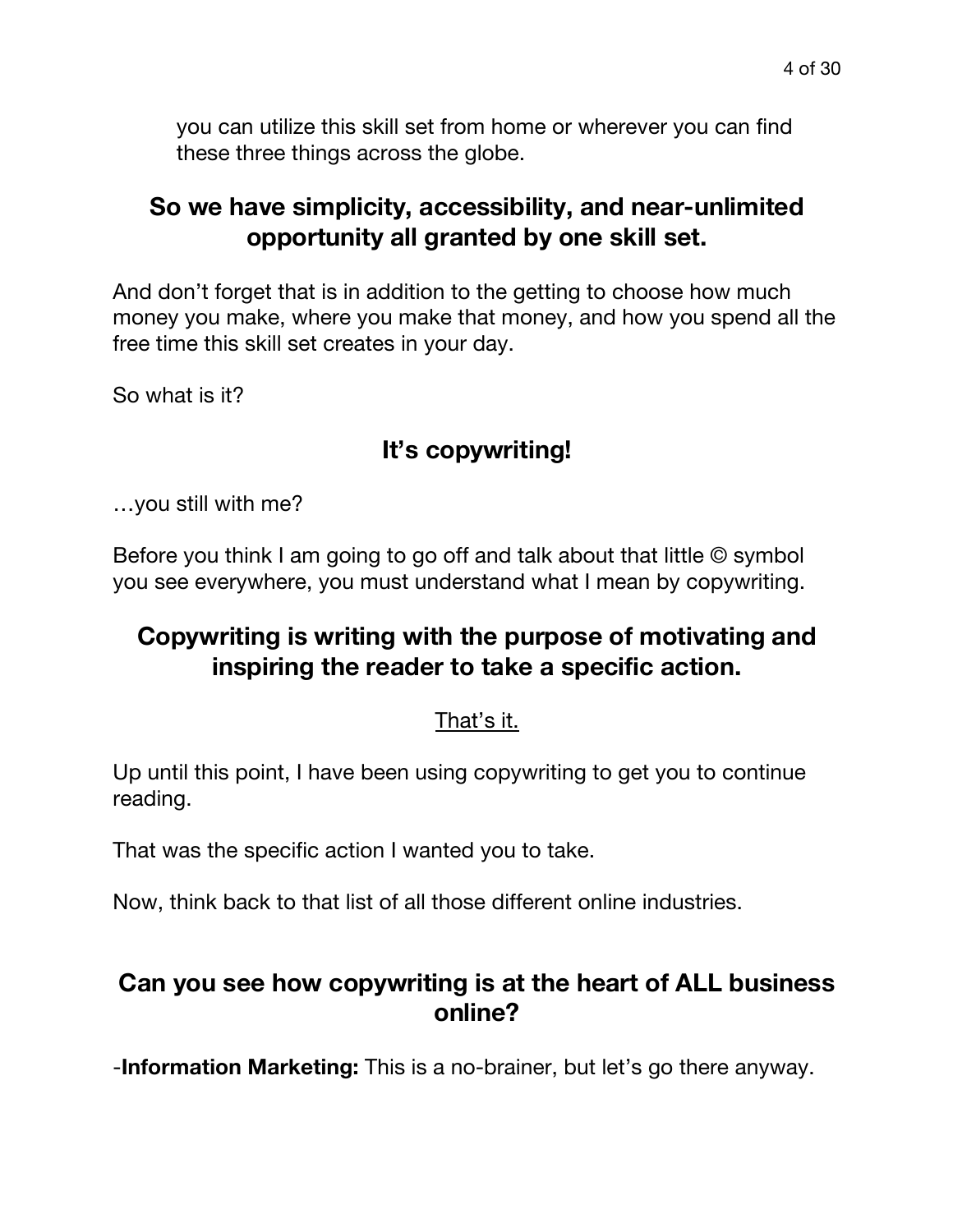E-books need to be written, funnels designed, and squeeze pages tested.

They all revolve around the written word and those words turning the prospect into a paying customer.

-**Affiliate marketing:** How are you going to be unique while promoting other people's stuff?

Affiliate marketing is tough, but I will teach how to write persuasively and uniquely to your audience.

Once we have worked together to develop your special writing style, you will be in a league of your own.

-**Content Marketing/Blogging:** As of April, 2018, there were over 400 million blogs available for readership.

How are you supposed to stand out?

I will teach you how to write in a way that commands attention, creates subscribers, and drives readers to take the action you desire.

-**Private Label Product lines like Amazon or Shopify:** Your listing must be as unique as your product in order to survive in this cut-throat world.

Hedge your bets by learning how to write a product listing that stands out and drives sales.

-**Video Marketing:** As of August, 2018, there are around 5 billion videos watched on youtube alone EVERY SINGLE DAY.

Marketers and entrepreneurs have been flocking to video sales letters, but guess what?

All those videos start with a written script.

The science and art of copywriting are essential to great sales videos.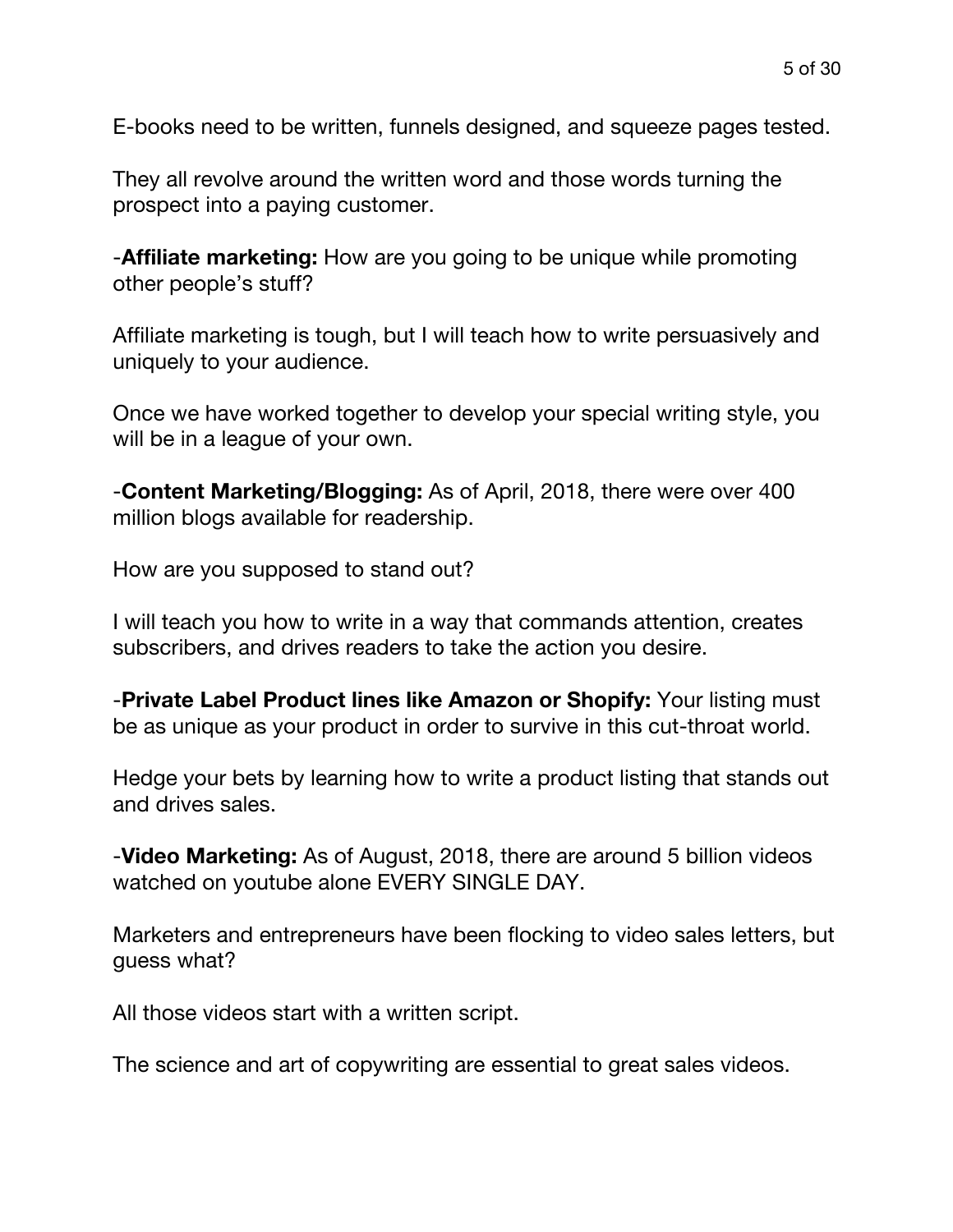**-Direct Mail Marketing:** The grandfather of the industry, marketing by mail is still alive as well.

My program will show you how there are still writers making millions with this one method of marketing.

**-Freelancing:** Entrepreneurs, marketing firms, and power bloggers all have one thing in common; they need qualified, motivated, and new copywriters all the time.

What better way to start making money with copywriting than by working for clients who happen to be master marketers and major influencers?

Virtually no risk and a paycheck?

Sounds like a solid win to me.

-**Consulting:** Maybe you are already an expert in a consulting field, but are struggling to get new clients.

My writing methods will teach you how to appeal to their innermost desires and drive more attention your way.

-**Coaching:** Much like the consultant, learn how to speak to the audience you wish to serve in a way that makes them know you can truly help them.

**-Webinars:** A powerful way to increase interest and create leads, webinars all require flow and persuasion in order to fulfill their purpose.

Most webinars still are just written power points with a voice behind them.

**-E-mail Marketing:** There are millions of subscribers to be had…

But if you can't write an e-mail followup series that drives action and keeps the open rate reasonable, your emails and your business will go unnoticed.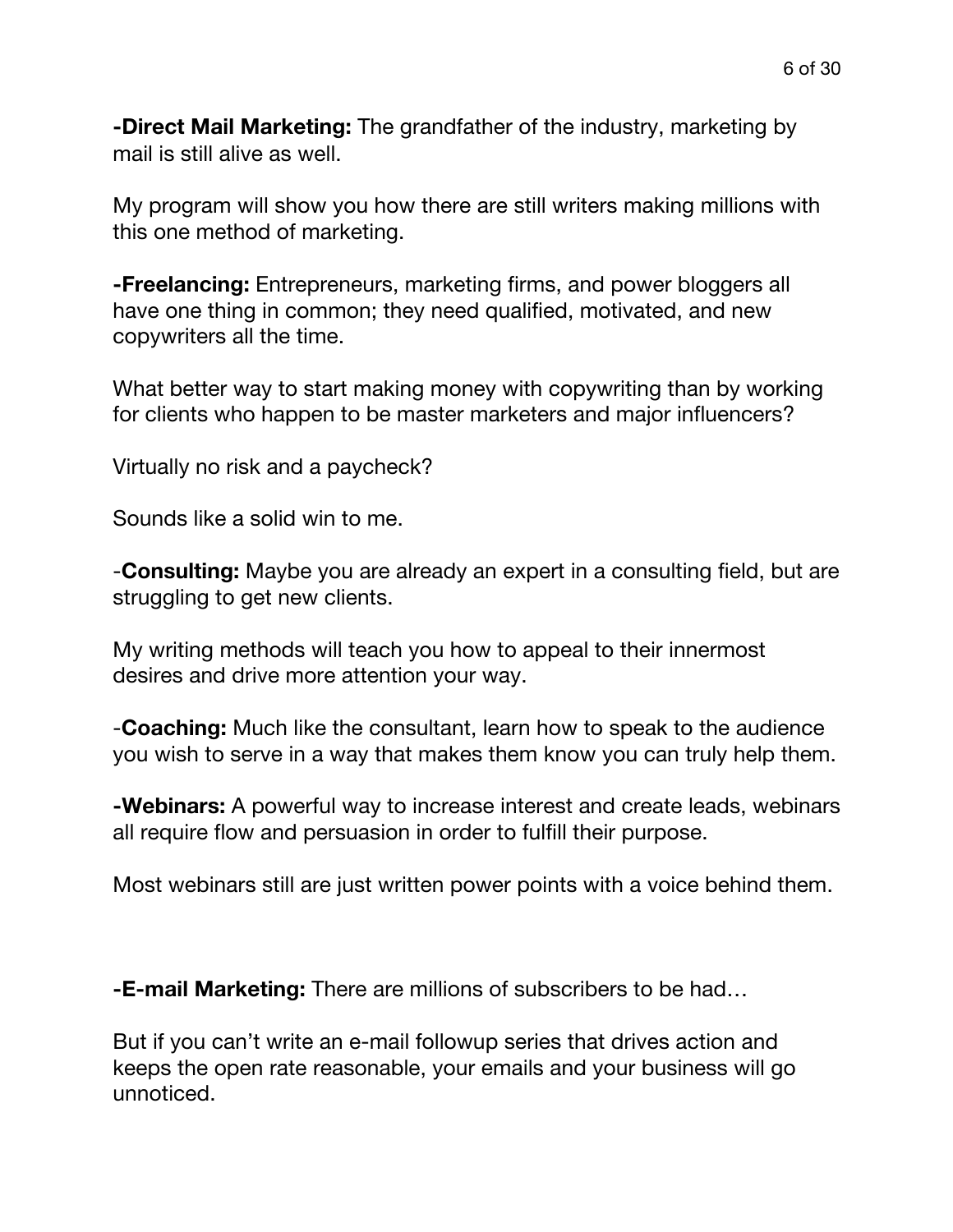**-Search Engine Optimization (SEO):** The days of getting clicks from throwing a bunch of keywords on a webpage are over.

Google is smarter than that and takes bounce rate (how long a visitor stays on your page) into serious consideration.

I will show you how to keep your visitors engaged with powerful writing that is not just optimized for a search engine, but for your reader.

**-Pay Per Click (PPC):** These little ads are a multi-billion dollar industry unto themselves, but the fundamentals of writing don't change.

The only thing that changes is the amount of space you have to inspire action.

Lean how to say the most in the least amount of space.

-**Social Media:** According to a Mediakix study in 2017, the average person will spend five years of their lives on social media. Learn how to write engaging posts that prompt the action you seek.

Don't take my word for it.

# **Let's look at what master marketers and successful online entrepreneurs are saying about copywriting.**

-**From Matt Gallant, self proclaimed serial-entrepreneur, 7-figure earner:**

*"Is it possible to turn words into cold hard cash?*

*Is it possible to influence and persuade others to do what you want with "the right combination of words"?*

*Are you just 1 good sales letter away from making millions?*

*The answer to all of the above is… H\*#L YEAH!*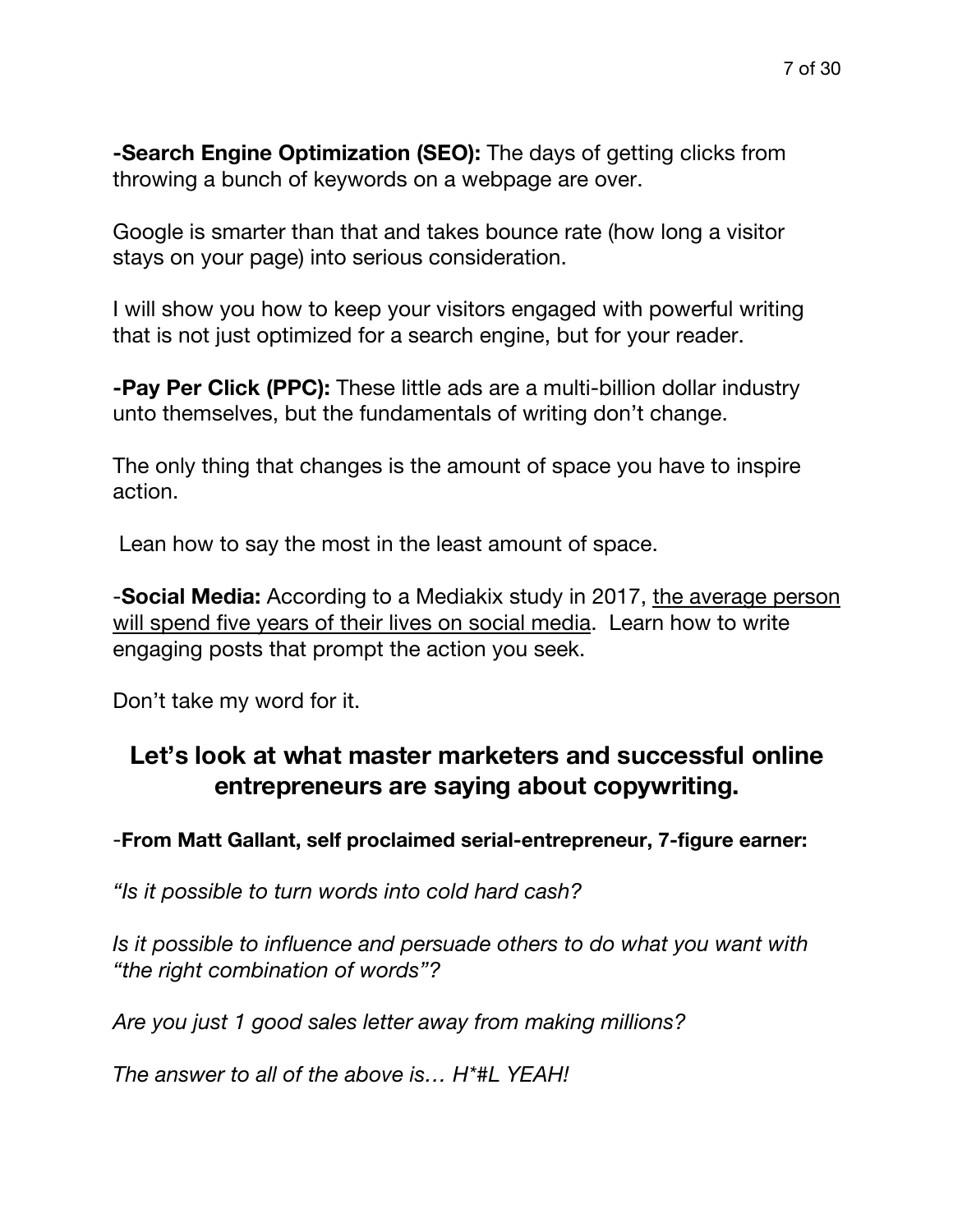*I know because I've been doing it for over 19 years. I do it using a process called "copywriting"."*

#### **-From Eben Pagan, master marketer and multi-millionaire:**

*"Over the past 15 years, I've started and grown 10 different products and businesses from zero to over 1 million dollars. 4 of which to over 10 million.*

*Collectively, I've generated tens of thousands of customers for my businesses and I've sold over \$100 million dollars worth of information products and services online.*

*Now after years marketing online, I'm convinced that copywriting is one of THE most high leverage skills you can learn when it comes to business success."*

#### **-From David Dee, Dan Kennedy student, and six-figure freelancer:**

*"I've never had 20,000 checks arrive per day, but I have written sales letters, tele-seminar scripts, video sales letters, website copy, etc. that have brought in millions of dollars for me and my clients.*

*And it's what top entrepreneurs understand to be the #1 skill they should master if they want to dramatically increase their income.*

*Rich Schefren, Yanik Silver, Frank Kern, and of course Dan Kennedy are all examples of champion entrepreneurs. What do they all have in common? They all are killer at copywriting.*

*Now after years marketing online, I'm convinced that copywriting is one of THE most high leverage skills you can learn when it comes to business success."*

Copywriting is everywhere and you can start your journey towards mastering this skill today.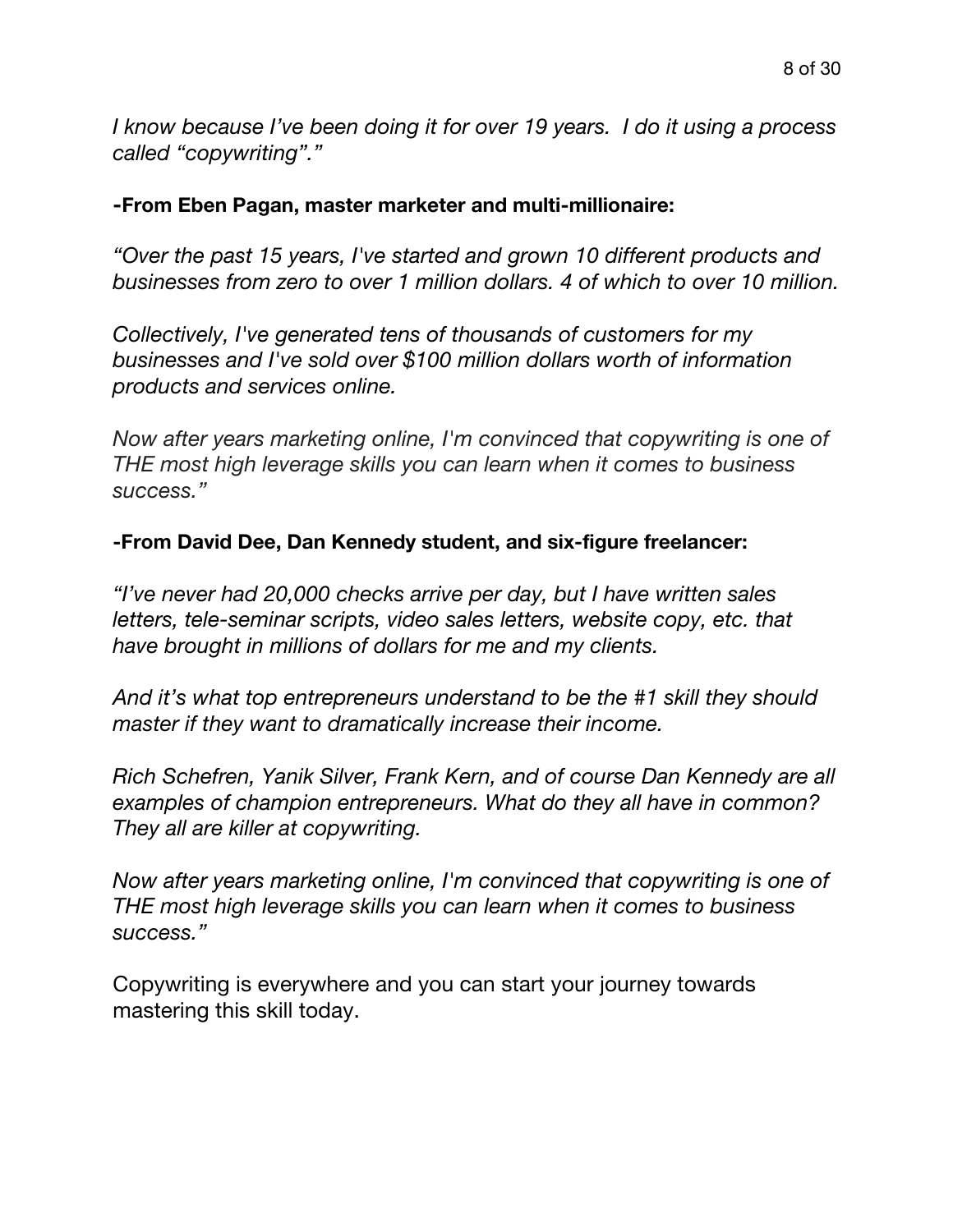# **What better way to learn how to write persuasive, life changing copy, than to stand on the Shoulders of Giants?**

Imagine learning from copywriting masters that have been honing their craft for decades and have generated BILLIONS in sales for their clients and MILLIONS in income for themselves?

# **Well that is exactly what you will be doing in AWAI's Accelerated Program for Six-Figure Copywriting.**

I founded AWAI (American Writers and Artists Incorporated) as a means to provide top notch instruction for aspiring copywriters.

The **Accelerated Copywriting Course** is our flagship program and it lays the foundation for a career in every online industry we have talked about.

I am so confident that you will love this, that I am willing to let you go through the whole course completely risk-free (more on my mind-blowing guarantee below).

Our expertly designed 5 module course will take you by the hand and guide you from complete beginner to getting your first clients as a writer (if you want too…after you learn these skills you can go whatever direction your heart desires).

# **Let's take a look inside the course:**

#### ! **Module 1: Getting Started as a Copywriter: The Opportunity and the Lifestyle**

The first step is the hardest. We will cover all the basics of this industry so you have peace of mind knowing you are finally on the right path to the life of your dreams.

#### ! **Module 2: The Fundamentals of Persuasive Writing**

This is where the rubber meets the road. Here you will learn the commonalities among ALL copy that is persuasive.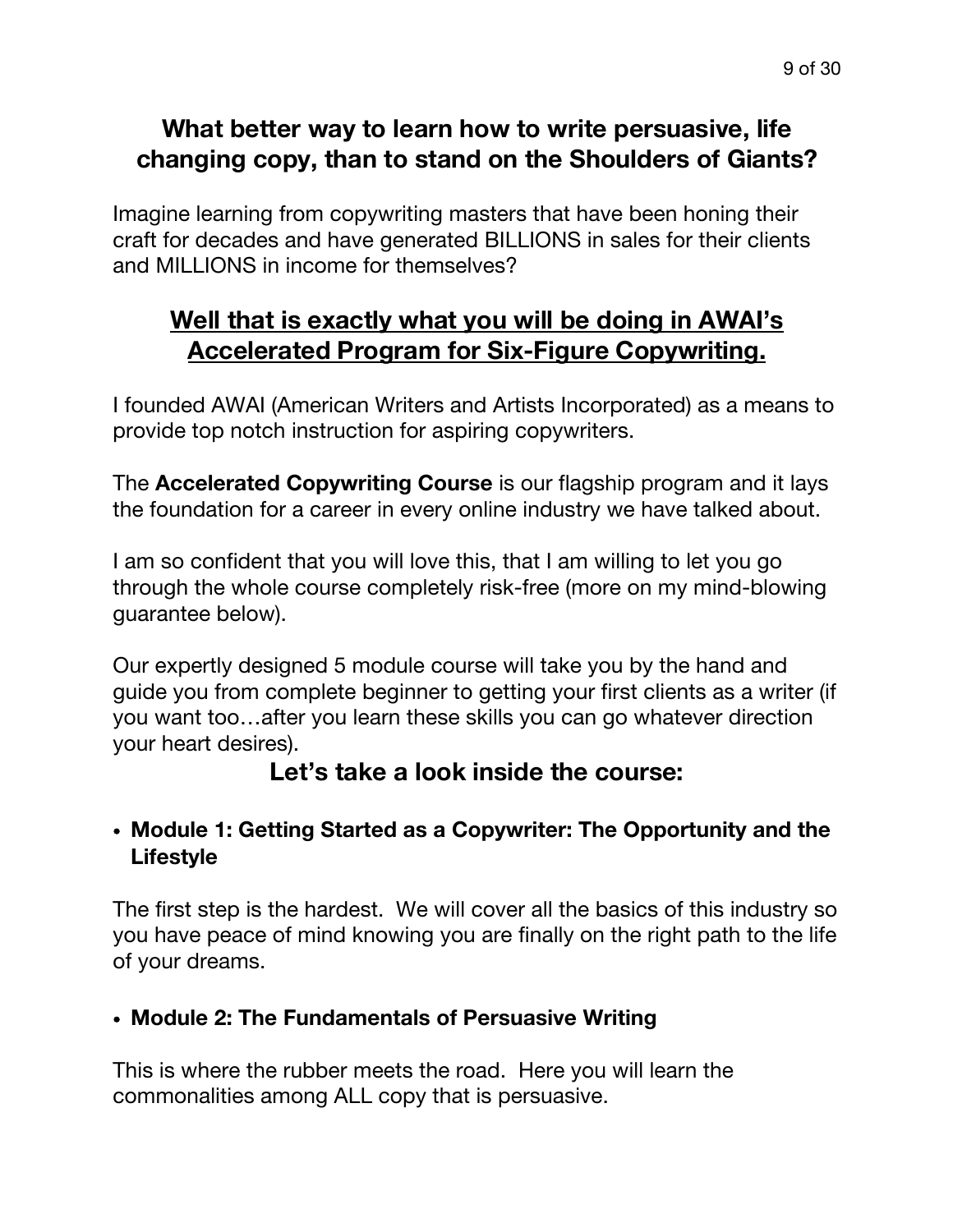You are being given the keys to the kingdom here.

Understand these concepts and your earning potential skyrockets.

#### ! **Module 3: The Secret Structure of Direct Response Sales Copy**

Quite possibly the most thorough examination of the architecture of persuasion available.

You will know more about how to write five, six, even seven figure copy than 90% of your competition. (How's that for an advantage?)

#### ! **Module 4: Choosing Your Path**

Specializing is one of the fastest ways to start earning money online. How much better could it get?

Get paid a great income for writing about things you love.

#### ! **Module 5: You're a Copywriter! Your Guide to Getting Clients**

What better way to get your feet wet than to start out as a freelance writer? You are here because you want to make money online.

Why not minimize your risk, gain valuable experience, and make great money all by starting as a freelance copywriter?

Or, you can take the skills we gave you and launch your own online business. That's the beauty of all of this. The choice is truly yours.

#### ! **AWAI Verification:**

The beginning of your copywriting career is getting AWAI verified.

At the conclusion of the course, you will have a chance to take a comprehensive examination.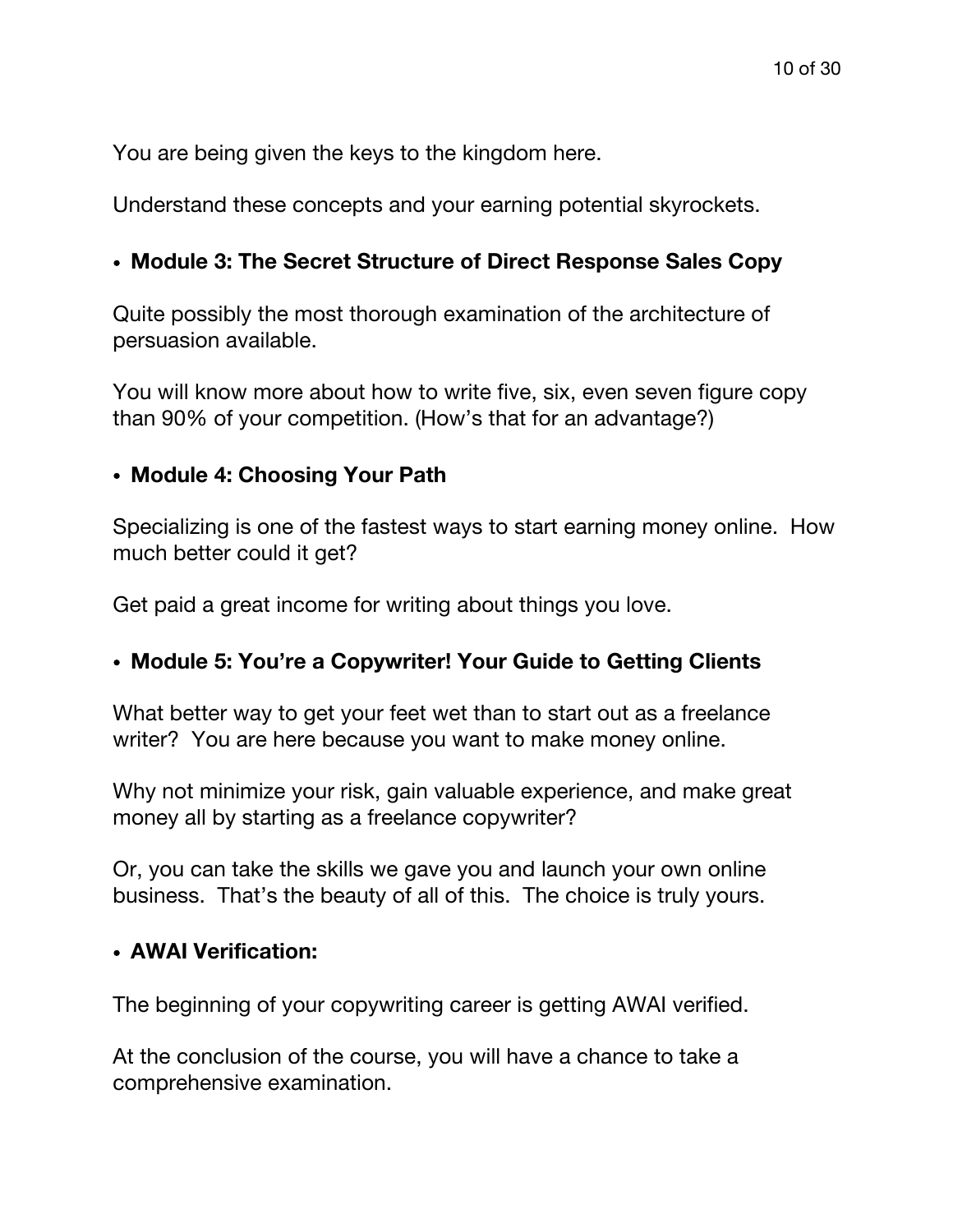After you have achieved a score of 80% or higher, you will be issued a certificate showing you are AWAI verified.

This verification is respected throughout the industry and builds instant credibility for you with all your new clients.

# **Think of it… you could be making money faster than it takes someone to finish one class…in one semester… of a four year degree!**

I urge you not to delay in making this decision. Again, you can try all of this completely risk-free.

# **And if all of this wasn't enough, I am delighted to include the following BONUSES with your purchase of the Accelerated Copywriting Course.**

#### ! **AWAI Groupsite Forum (\$99.00/month value):**

Get advice, tips, and tricks from your peers, AWAI staff, and resident experts. You are not alone. If you start to struggle, there is someone on the forum who has been there and will help you through it.

#### ! **AWAI Hall of Fame: Great Selling Ideas from Super-Successful Direct Mail Letters and Direct Response Ads (\$297.00 value):**

Study the masters at no extra charge. Many of these sales letters generated millions of dollars in sales. Learn from their success.

While many of the authors of these ads have passed away, the ones that are still alive are masters of their craft and would charge you thousands of dollars in consulting fees.

Now, you have some of their best work at the click of a button for learning and inspiration to take your income to the next level.

! **How to Safely and Quickly Change Careers (\$97.00 value):**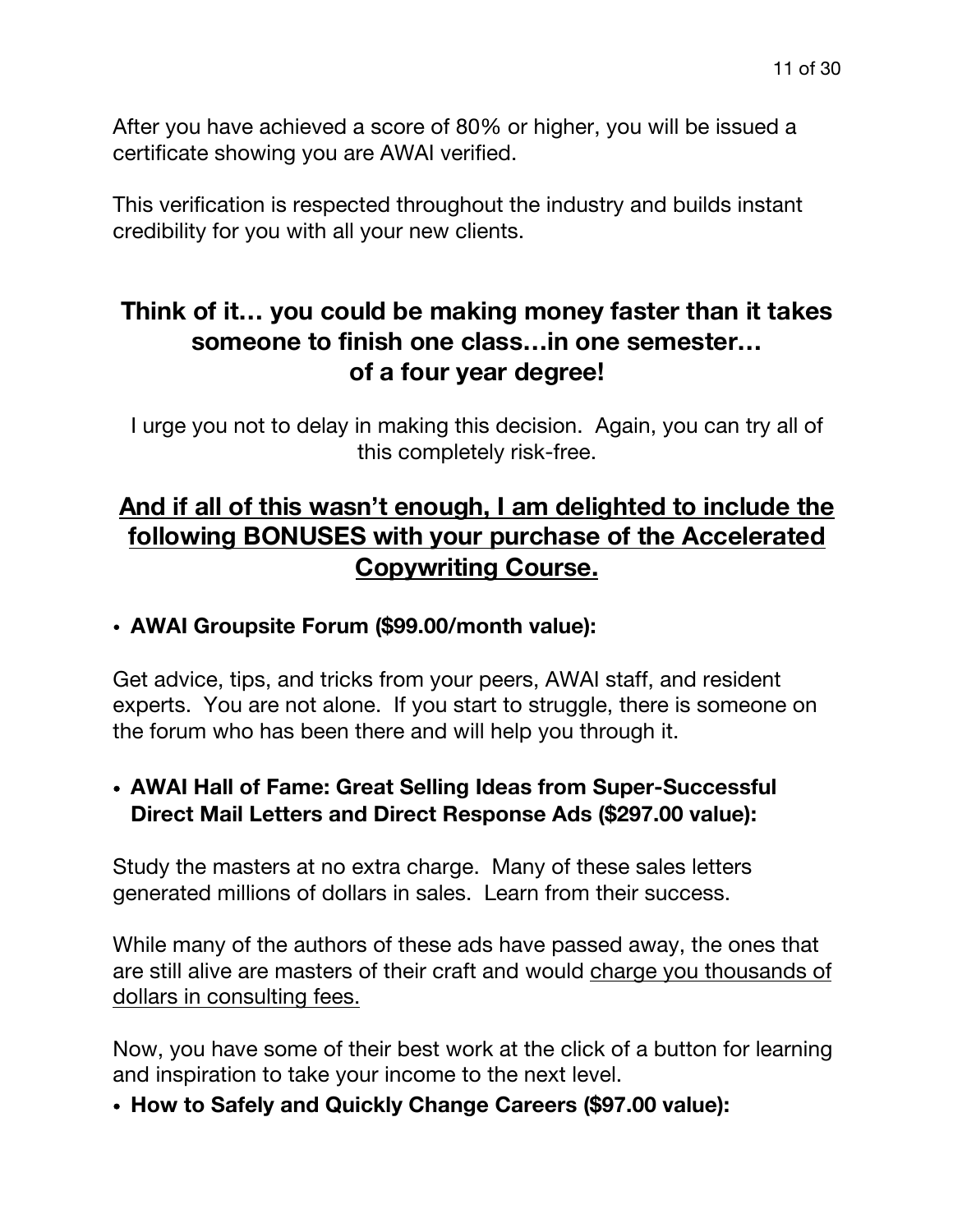Going from a steady paying, even if it is low-steady, job to self employed is scary. Let us take some of the fear away by giving you the knowledge you need to make the switch with confidence and ease.

#### ! **Get Paid to Take your Next Vacation (According to USA Today, a 10 day trip to Hawaii for two would cost an average of \$6,674.00!)**

There is NO WAY for us to know how much money this report will save you. We can honestly say though that our students do find themselves traveling a lot more in their new freelance writer lifestyles.

# **START NOW for less money than the cost of 1 TICKET to an NFL game.**

# **First Hand Experience: Who am I and Why You Should Care**

I am sure at this point you are wondering who has been writing to you.

My name is Paul Hollingshead.

I am the co-founder of AWAI and one of the creators of The Accelerated Copywriting Course, but I haven't always been in this position…

To be honest, I still shake my head in wonder as I think about how my life would be different if I hadn't discovered the amazing lifestyle that copywriting opened the door to.

Before I learned how to write copy, my life was way worse than the status quo. I was in my 30's, stocking a grocery store aisle for dog food and pet accessories, and hating every minute of it.

(See, it doesn't matter how old you are, or your background. You can live the life you have been wanting.)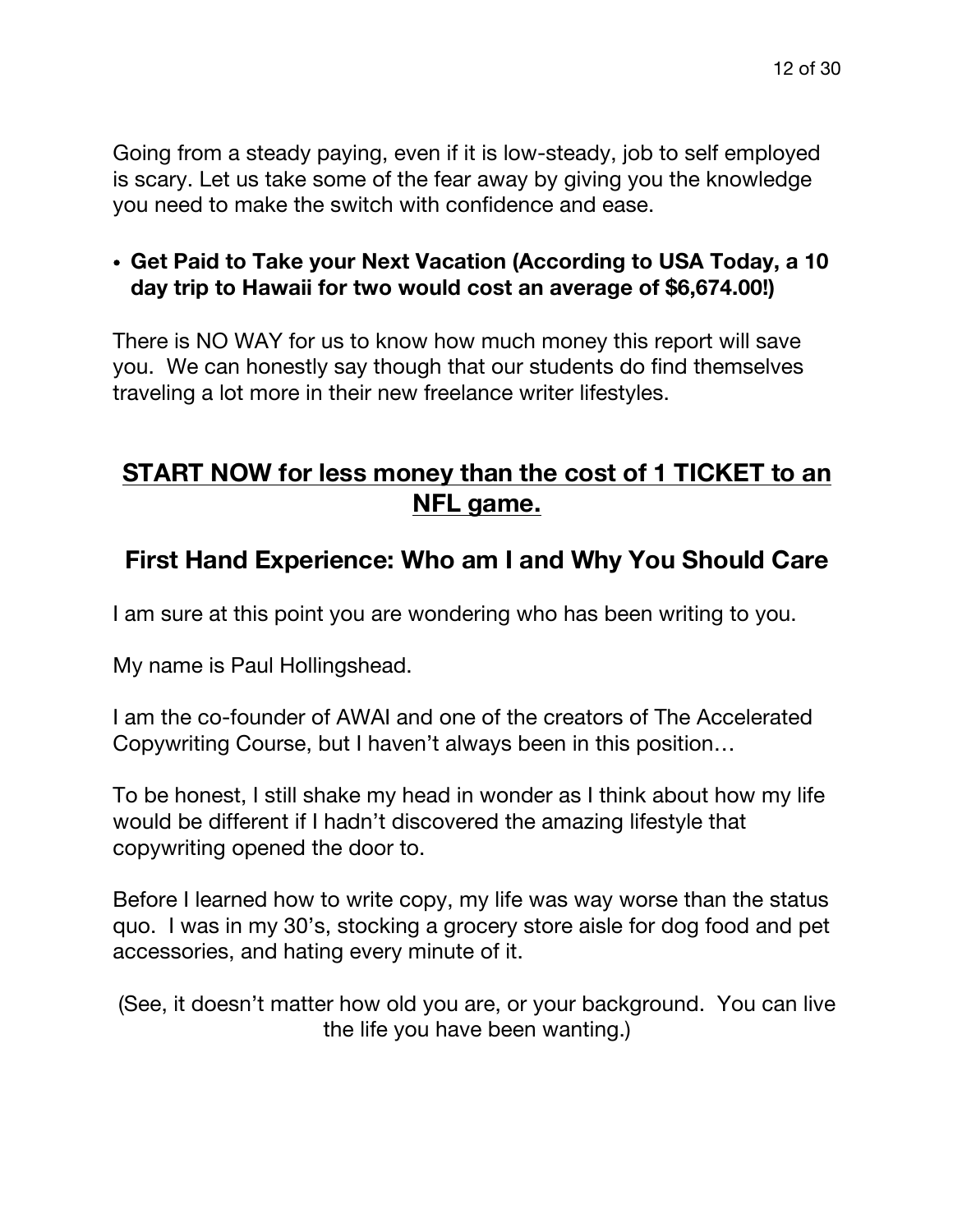While I thought I was doing enough, I felt like my boss was gunning for me and that I would be handed a pink slip soon or see my name vanish from the weekly schedule.

(Imagine eliminating the fear of temperamental bosses forever by taking control of your life and your income.)

It was at this time when my hope was nearly gone and life seemed its darkest, that I met the man who changed my life…

(Don't worry, you will get to meet him very soon.)

In far less time than you would imagine, I went from barely scraping by to living a lifestyle and creating an income most people only dream about.

(A lifestyle that can be yours too!)

Here are a couple ways my life differs from the average experience:

- . Instead of scrimping and saving for years to go on a vacation, I just write a few more letters to get the \$10,000-\$20,000 I need to take my family to exotic locations.
- Instead of going into debt every time I want to update my home, I write a few more letters to get the \$50,000 or so to do it sooner than later and debt-free!

My point here is not to brag.

My point is to show you REAL ways that this skill has changed my life.

# **Once you can write persuasive copy, you get to determine: When you work, where you work, who you work for, and how much money you make.**

Becoming a skilled copywriter gives you this kind of control!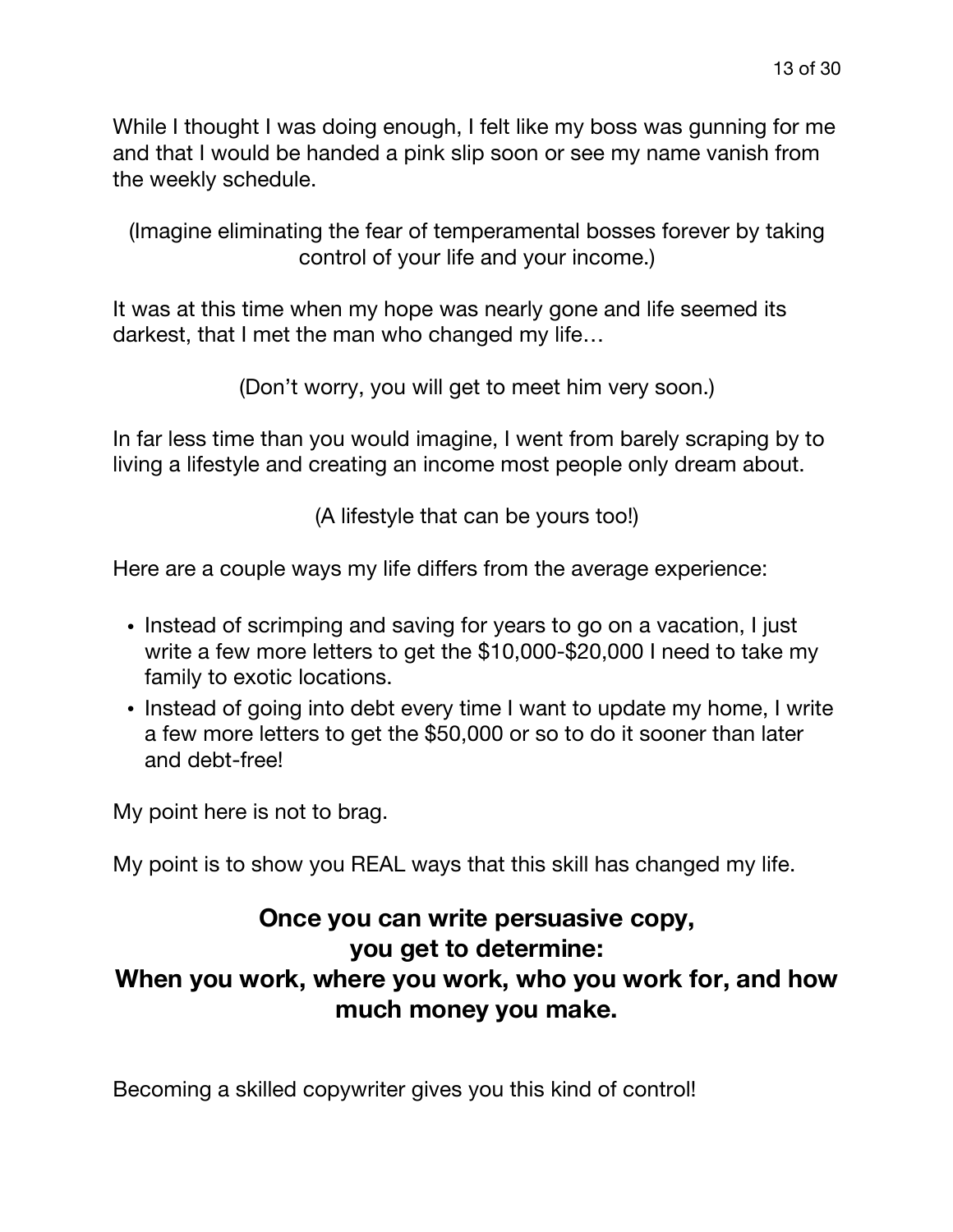Interested in learning how this business works?

Remember earlier when we talked about all the different industries that run off of copywriting?

I create persuasive letters for the \$2.3 trillion direct-response marketing industry.

(This is just one of the industries we talked about earlier. Are you starting to hear the bells of MASSIVE OPPORTUNITY ringing?)

Direct response is different than brand advertising because it goes straight to the consumer rather than relying on obstructive billboards and tv commercials to increase awareness of a brand or product over time.

Another huge difference is direct marketing asks the customer to take an immediate and specific action such as:

- Order Now
- "Follow Me"
- Contact Us
- Sign Up for my e-mail newsletter
- ! Click this Google™ ad to find out more
- Sign up to get notified of new blog posts
- $\cdot$  Ftc.

(HINT: Think about the internet for a minute. Pretty much every blog, e-mail newsletter, social media post, and ad utilizes the SAME, proven marketing strategy that direct mail has been using for decades)

# **Collectively, this means TRILLIONS of dollars in sales are made utilizing the direct marketing strategy…EVERY YEAR!**

Here is where it gets really good for you…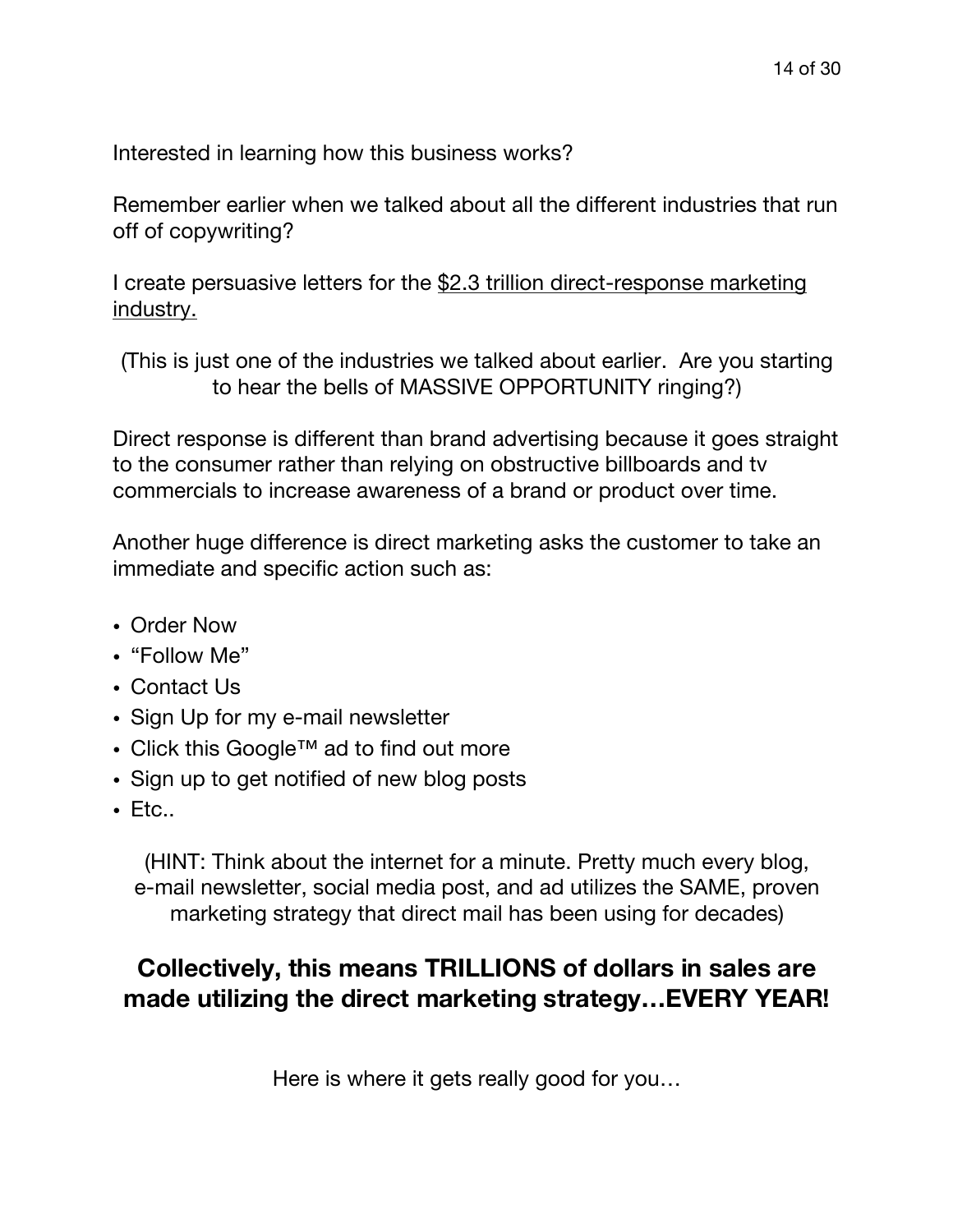# **No matter the medium, the audience, or the business, all successful direct marketing relies on persuasive, targeted COPYWRITING!**

(Remember, the fundamentals always stay the same.)

I've composed letters that have earned me 5 figures because they were repeatedly mailed out and repeatedly created sales.

When a letter continues to draw sales it becomes a "control" for the mailer. This is where the magic can really begin to happen.

#### One letter I wrote has earned me over \$160,000.00

(It was mailed for four years straight and I drew \$40,000 a year in fees…for a letter that took me around 14 days to write.)

Sometimes the letters I write are meteoric successes and I don't have to wait years for a big pay day.

A short while ago, I was paid over \$114,000.00…for just…one…letter (see below).

#### Insert Graphic here of deposit

(Have you ever had the experience of waking up, looking at your checking account balance and seeing a six-figure deposit that wasn't there the day before?)

In addition to the significant fees we charge up front, we also collect royalties off the amount of sales a letter draws.

(A 4% royalty off a letter that sells \$2,000,000 would pay you \$80,000…in addition to your original writing fees.)

# **Based off of decades of being in the industry and watching my students experience success after success, I can**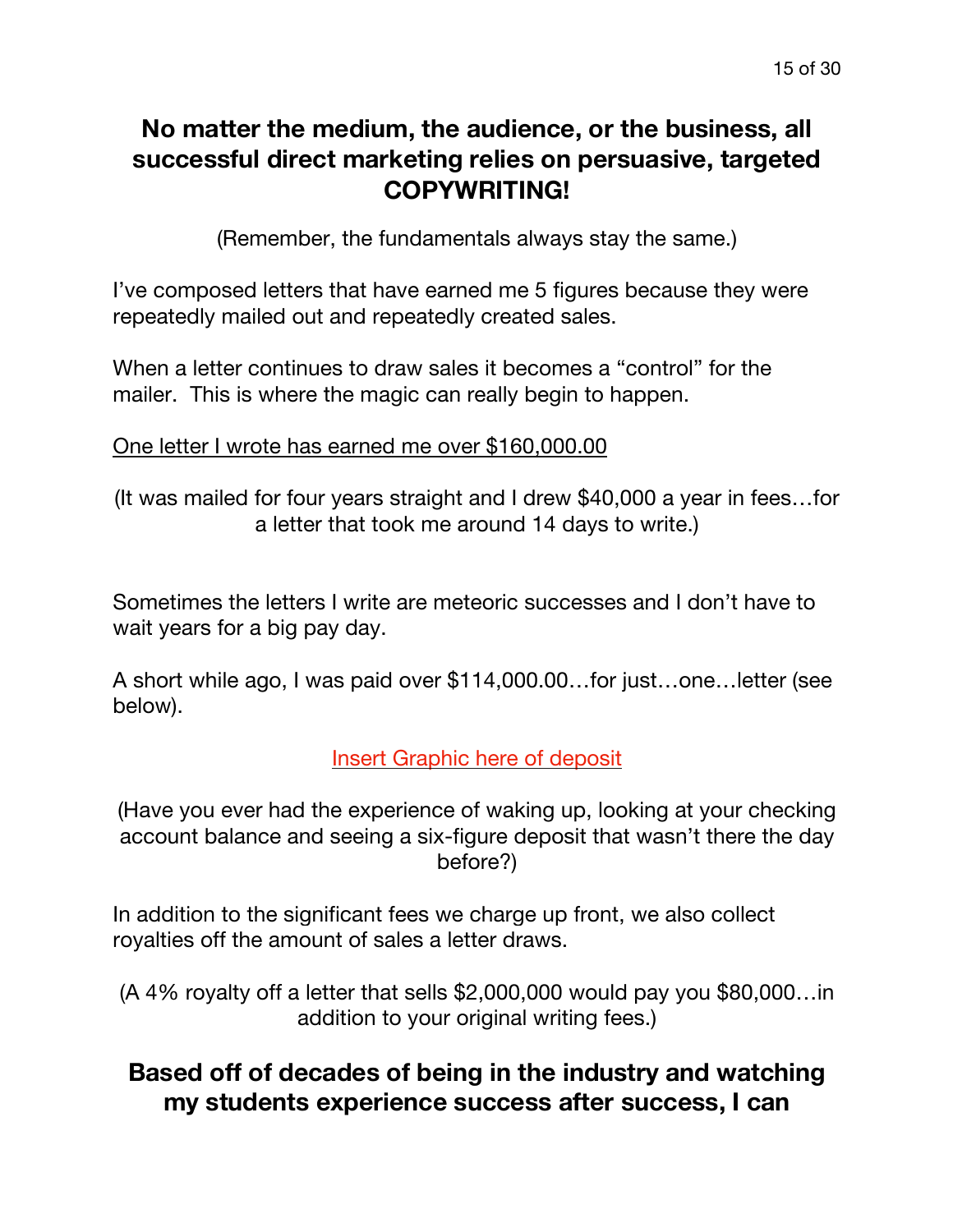# **honestly say you can make between \$130,000 and \$540,000 a year just writing copy!**

Don't worry about being one-and-done.

Most of our working, trained copywriters write about 15-20 letters a year, and there is still massive demand.

(At an average rate of two weeks per letter, you could earn a fine income and still have between 2-3 MONTHS PER YEAR to do what you want.)

# **Once you have been welcomed into the inner-circle of qualified copywriters, you have all the work you can handle.**

(Don't worry, we will show you exactly how to land your first paying client.)

A pretty normal year for an average copywriter in the direct-mail industry would look like this:

- ! Write an amount of letters that you can handle. This will put between \$30,000-\$240,000 into your bank account.
- Hopefully, half of them will be "successful" and repeatedly mailed, earning you another \$100,000-\$300,000 in royalties. Remember, you earn royalties as long the letter is mailed!
- ! Disclaimer: Your income and work load will vary greatly depending on the industry/niche you work in, but the CHOICE is yours. (And that is what it is all about, isn't it?)

Keep in mind this doesn't even include any of your other entrepreneurial pursuits:

- Use your copywriting skills to launch your own info-product
- ! Increase the revenue of your ads for your brick and mortar/e-comm business with better, more persuasive listings
- . Create and sell to an e-mail list that is hungry for your targeted writing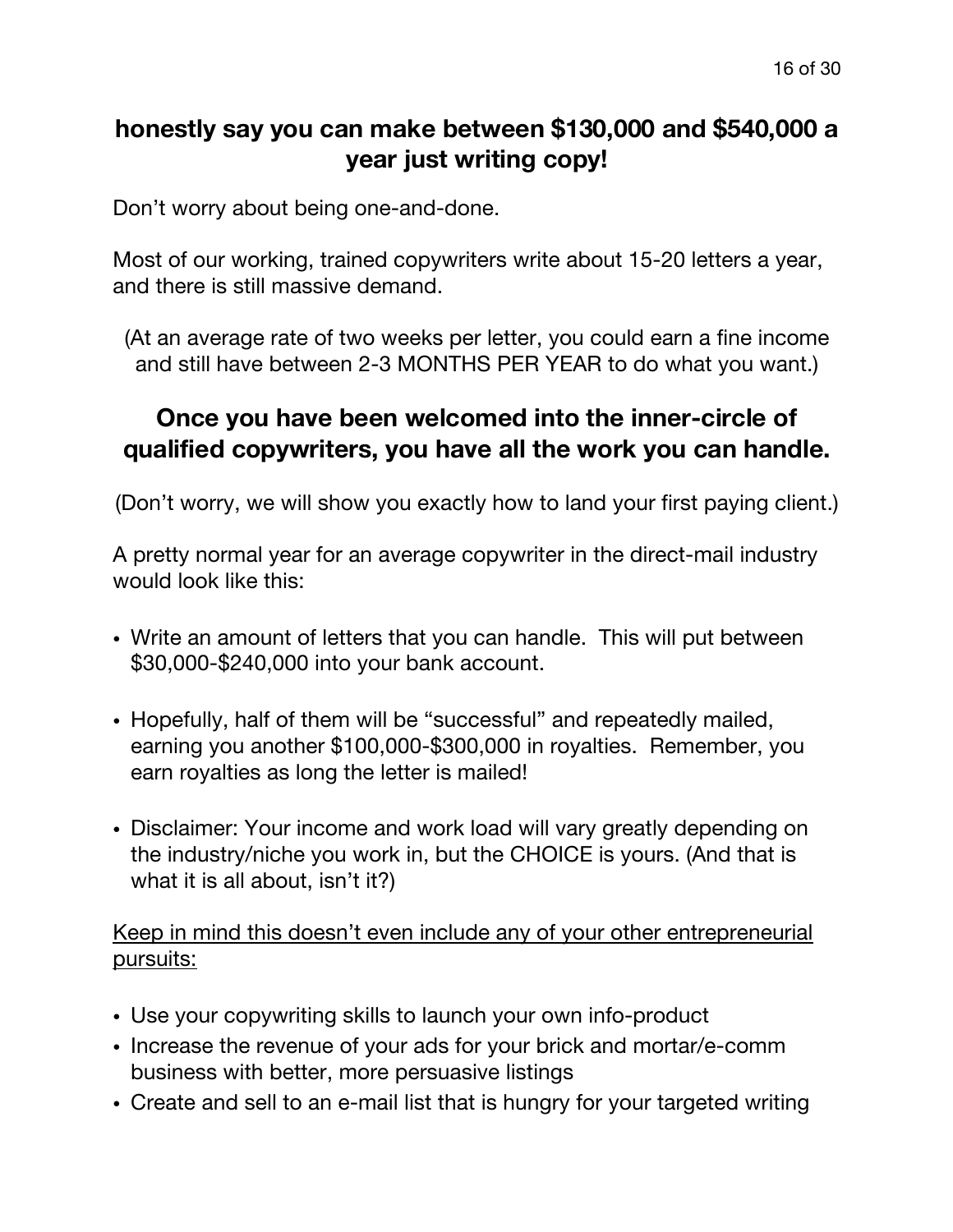• Develop a huge social following and market to them using your copywriting skills

You will hear from a lot more of our students later, but I wanted to take a moment to talk about my friends Don and Peter.

Don used his copywriting skills to launch a very profitable online health business.

Peter took his knowledge and started an information publishing business that makes \$2 million to \$3 million a year.

As you can see, copywriting is the door that opens up near-limitless opportunities.

### **The list of opportunities created from being a skilled copywriter goes on…and on…and on…**

Now that you know a little more about me, what I do, and what copywriting can do for you, let's meet the man who changed my life forever…

(And hopefully, yours too!)

Allow me to introduce Mark Ford…

He is singularly responsible for taking me from collecting minimum wage stocking dog food to earning more than \$300,000 a year writing a few hours a day.

Mark is an icon in the copywriting industry and has helped dozens of companies such as Agora Publishing reach multi-million dollar status.

Mark's use of copywriting was a critical component in Agora transforming itself from an \$8 million "doing well" company to an industry behemoth earning more than \$350 million in sales.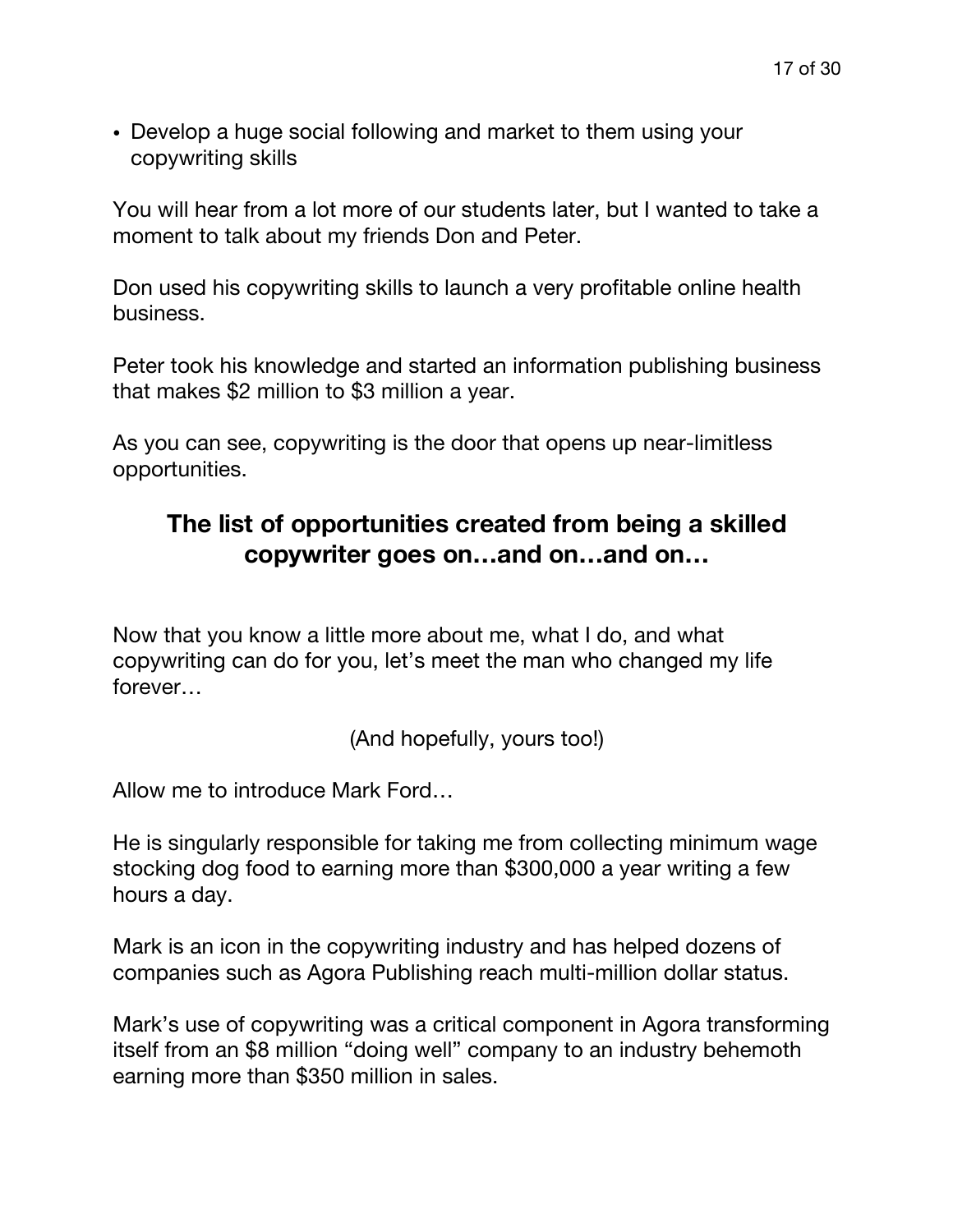Even more so than his copywriting skill, Mark prides himself on his ability to teach and pass on his considerable skill set to others.

(He can help you too.)

The league of copywriters he has trained (including myself) have directly contributed to over a BILLION dollars in direct-mail and online sales.

Here are a couple of their stories:

**Don Mahoney** came home every day exhausted from making cabinets and reeking of lacquer. Sick of barely making it, and literally sick from all the lacquer fumes, Don began studying with Mark. Just one year later, he was breathing easy (both literally and financially) as he grew his freelance income to \$300,000 a year all writing from his home in Miami Beach.

**Frank Stands** built a publishing company worth well over \$40 million after learning how to write copy from Mark. Knowing that Mark's students were the best of the best, he hired **Mark Potter** to oversea all his marketing. For his contribution, Mark earns well over \$750,000 a year.

**John Forde** and **Will Pratt** wanted to see the world. They both met Mark right as they graduated college. After learning the craft of copywriting, they both moved to Europe, laptops in hand, and each make six figure incomes while most of their classmates struggle with student loan debt.

**Karen Tyler**, also fresh out of college, started as a copy editor for Mark. Over the years, she too learned the tools of the trade and is now a partner in a direct-marketing company that draws in annual sales in excess of \$5 million.

Now, Mark isn't teaching you all of this out of the kindness of his heart.

But, he has a win-win built into training you.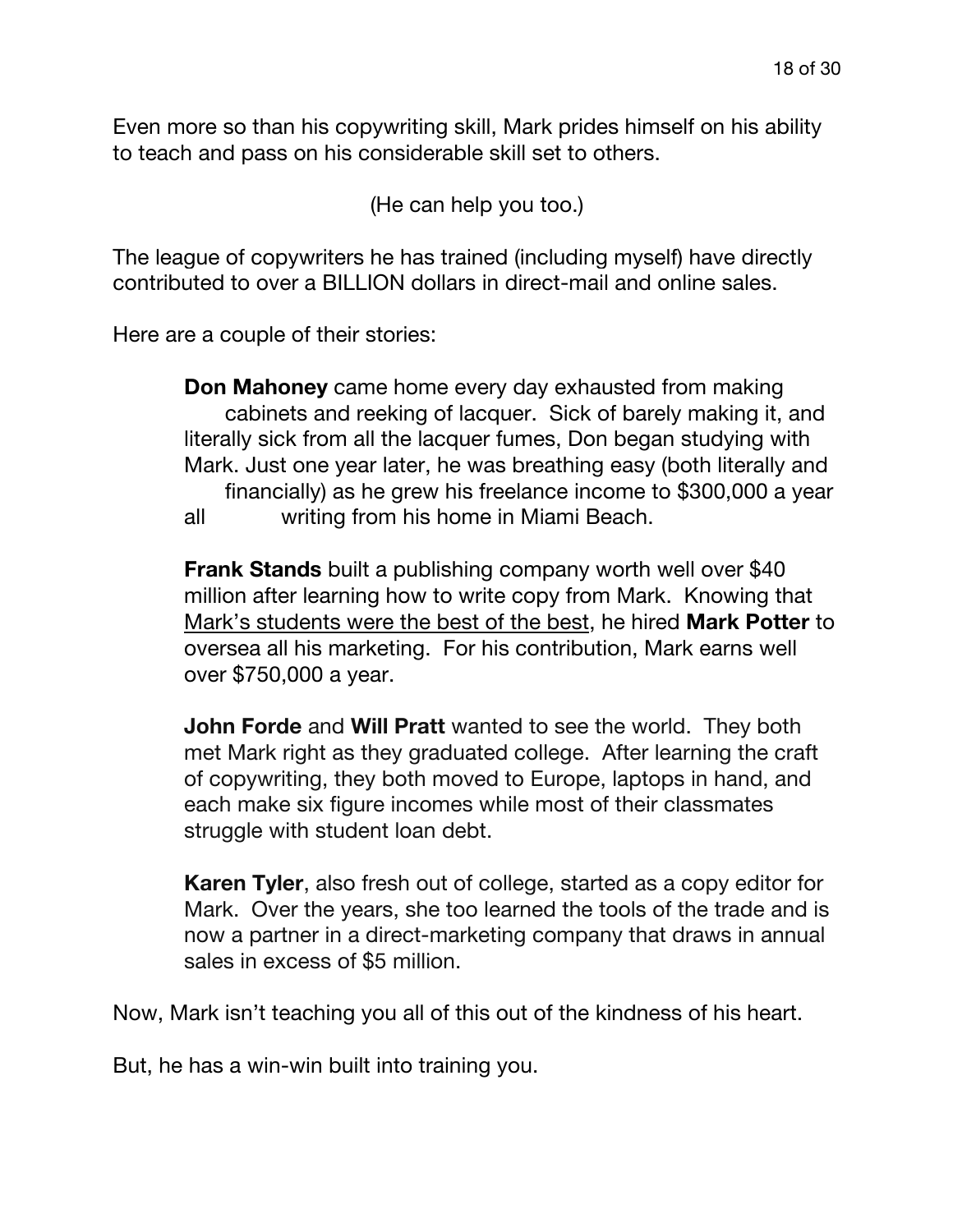As senior member of Agora, Mark is all too aware that the world of marketing needs new copywriters.

As we sat together one night, he lamented to me about how hard it was to find new talent.

So we teamed up to create this course.

And I founded AWAI as a vehicle to deliver world-class training to people who are looking for it.

Thanks to the Accelerated Copywriting Course, Mark and many other powerhouses of the industry have a steady flow of new talent capable of writing copy that can produce millions of dollars in sales.

# **Master teachers (who walk the walk), proven results, and a near endless opportunity to live life on your terms…Are you ready to start today?**

### **What will your life look like?**

Maybe your life is way better than mine was before I discovered copywriting.

But whether you are already earning six figures like my student Ed Ghandia (testimonial below) or not even scraping by like I was, you are here for a reason.

You are here because something deep inside you wants a change.

That feeling, deep within, has brought you to this point where you have to make a decision.

. Are you going to keep doing what you are doing?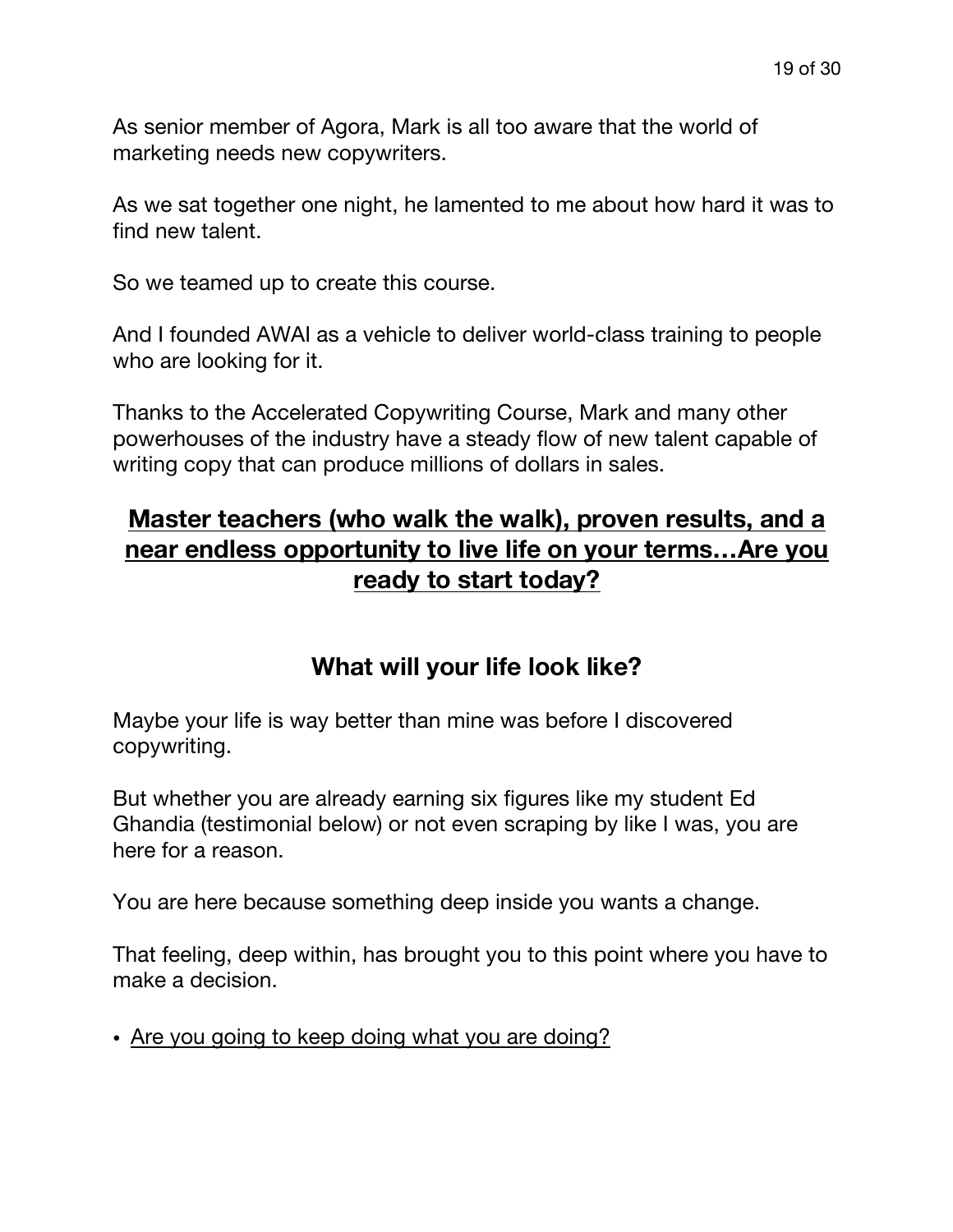This will only continue to lead you down a path in life you clearly want to change.

#### • Do you want more free time to enjoy doing what you love with the people you care the most about?

There are many opportunities out there.

But I have shown you that not only is copywriting the foundation for every online business, it is also an AMAZINGLY lucrative career path unto itself.

#### . Do you want to do work that matters and that you are passionate about?

You wouldn't be here if you were completely satisfied with your life.

Maybe your job pays well, but is unfulfilling…

Maybe you love your job, but it doesn't pay enough for you to support your family the way you want to…

I can't promise you money will start raining from the skies as soon as you write your first letter.

But I can tell you I have personally experienced and witnessed hundreds of my students live on their own terms doing work that matters to them through copywriting.

• Do you want to be liberated from a fixed position job and be free to travel and see things in person most others only glance at on a postcard?

Freedom of time and freedom to work where and when you want.

I told you much earlier that as long as you have computer access, reliable internet, and some focused time, you can write copy from virtually anywhere in the world.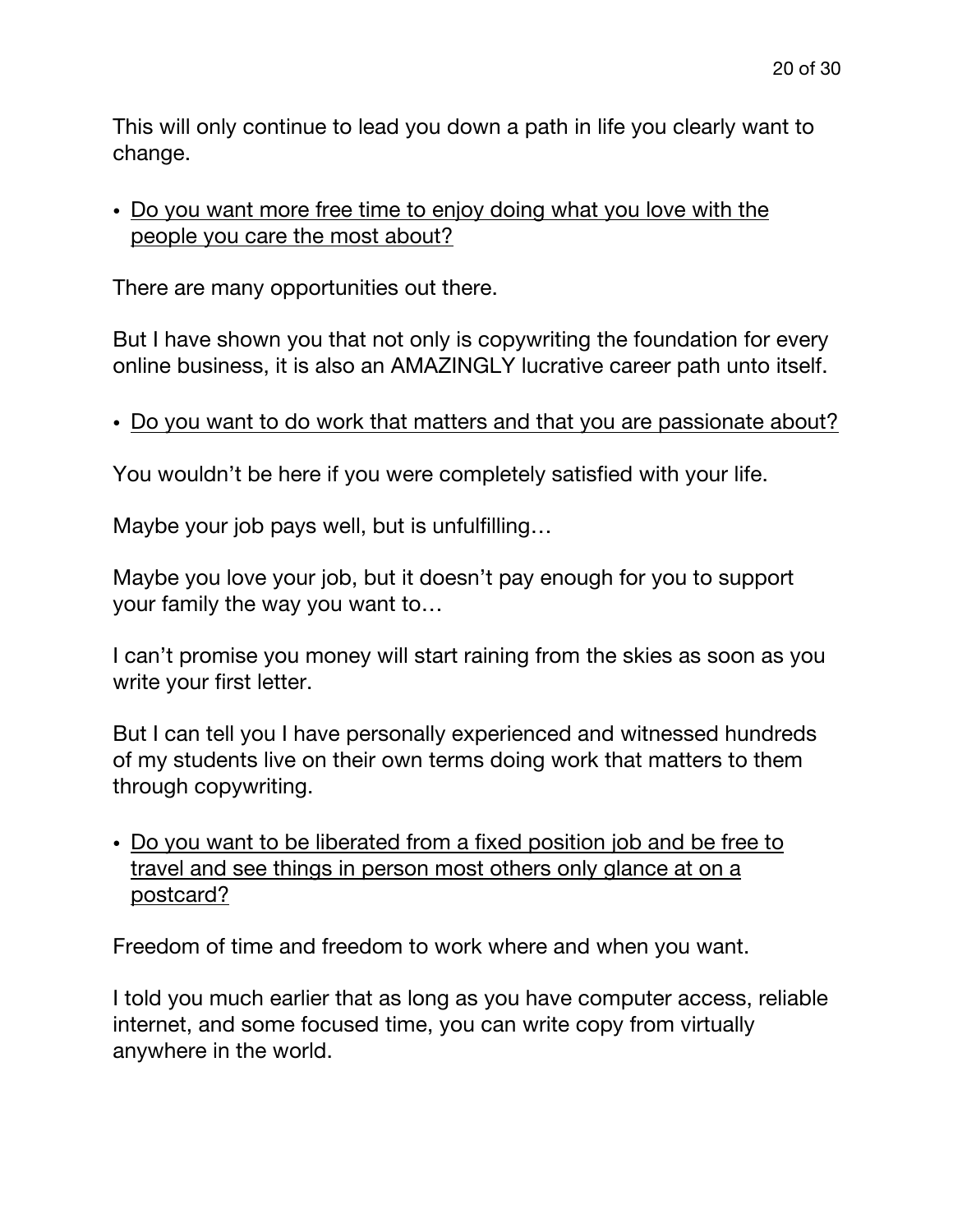Imagine sitting on a white sand beach listening to waves lapsing at your feet.

You open your laptop to check social media, only to get a notification that a substantial deposit has been electronically submitted to your account. (You smile as you realize it is a royalty from a letter you wrote about a month ago.)

…Or maybe you would rather work beside a fire in a luxurious cabin nestled in the mountains.

The sun is rising, so you draw your work to a close for the day.

All you have left on your schedule is to build a snow man with your children.

…These aren't just fantasies.

These are experiences my students have had thanks to learning to write powerful copy from The Accelerated Copywriting Course.

Let's hear from some of them.

#### **Proven Results: What some of our students are saying…**

*"The AWAI program has given me the best learning experience I've EVER had. It's helped me see plainly what I need to do to succeed and given me the roadmap and information I need to get there. I can't thank you enough"* **– Sharon Olsen, Oakland, CA**

*"When I got that first letter telling me I could make \$100,000 a year as a professional copywriter, I was skeptical. If I hadn't been so desperate … and so broke … I might have thrown it away. That was three years ago. This year I claimed \$134,408 on my income tax return – all from copywriting!"* **– Monica Day, Philadelphia, PA**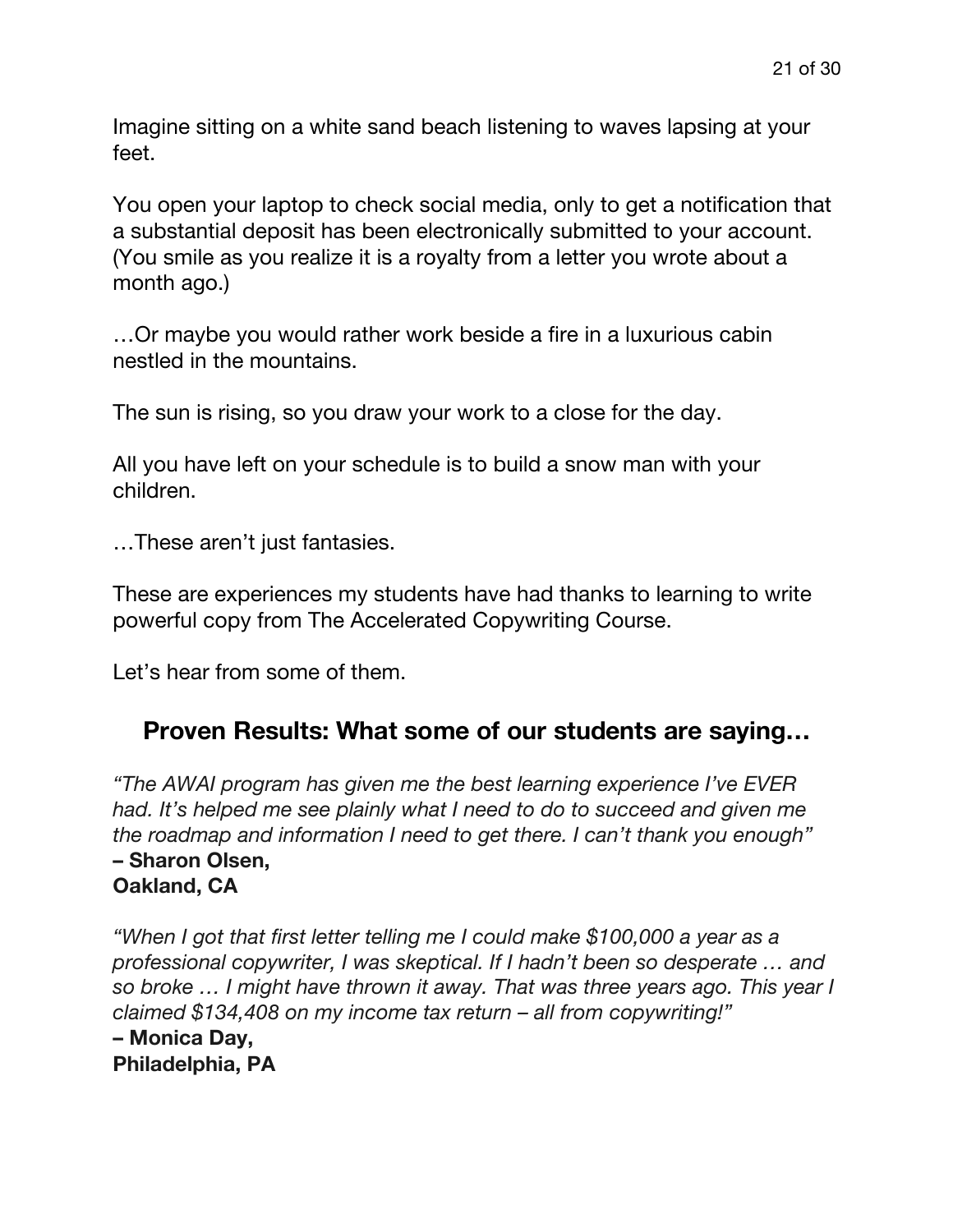*"From the moment I began AWAI's program, I knew I was learning things that would change my life and I was right. Within a matter of weeks after completing the program, I found myself working on a copywriting assignment for \$3,000! And within the next month, I added two more assignments that paid \$1,500 each. All my life I struggled to find a way that I could make a lot of money and be happy doing it. AWAI's program did that and more."*

### **– Paul Lawrence,**

**Ft. Lauderdale, FL**

*"In 2003, I had advanced to a point in my sales career where weekly travel was inevitable. I was at the top of my field, earning a great living. But as a new dad, I didn't want to be away from home all the time. Plus, I was getting tired of continually rising quotas – an inevitable reality when you're in sales. Eleven years of chasing numbers had worn me out. I was ready for a change. Yet I didn't want to sacrifice my high income and my family's financial future. "AWAI's Accelerated Program for Six-Figure Copywriting allowed me to develop the skills I needed to transition away from a six-figure sales career and into a six-figure copywriting business. In my first full year as a freelance copywriter, I earned \$163,481."*

**– Ed Gandia, Marietta, GA**

But it isn't just our students who are singing our praises…

# **Industry Leading: Check out what other online powerhouses have to say about us…**

*"The simple fact is, AWAI's Accelerated Program for Six-Figure Copywriting is hands down the best way I know to get a working knowledge of the world's most effective copywriting techniques today.*

*It has, quite simply, become the standard of the industry. Like many direct response companies, I won't even consider hiring a copy cub who hasn't completed both the basic and the advanced program."*

#### **Clayton Makepeace,**

**Seven-Figure Copywriter**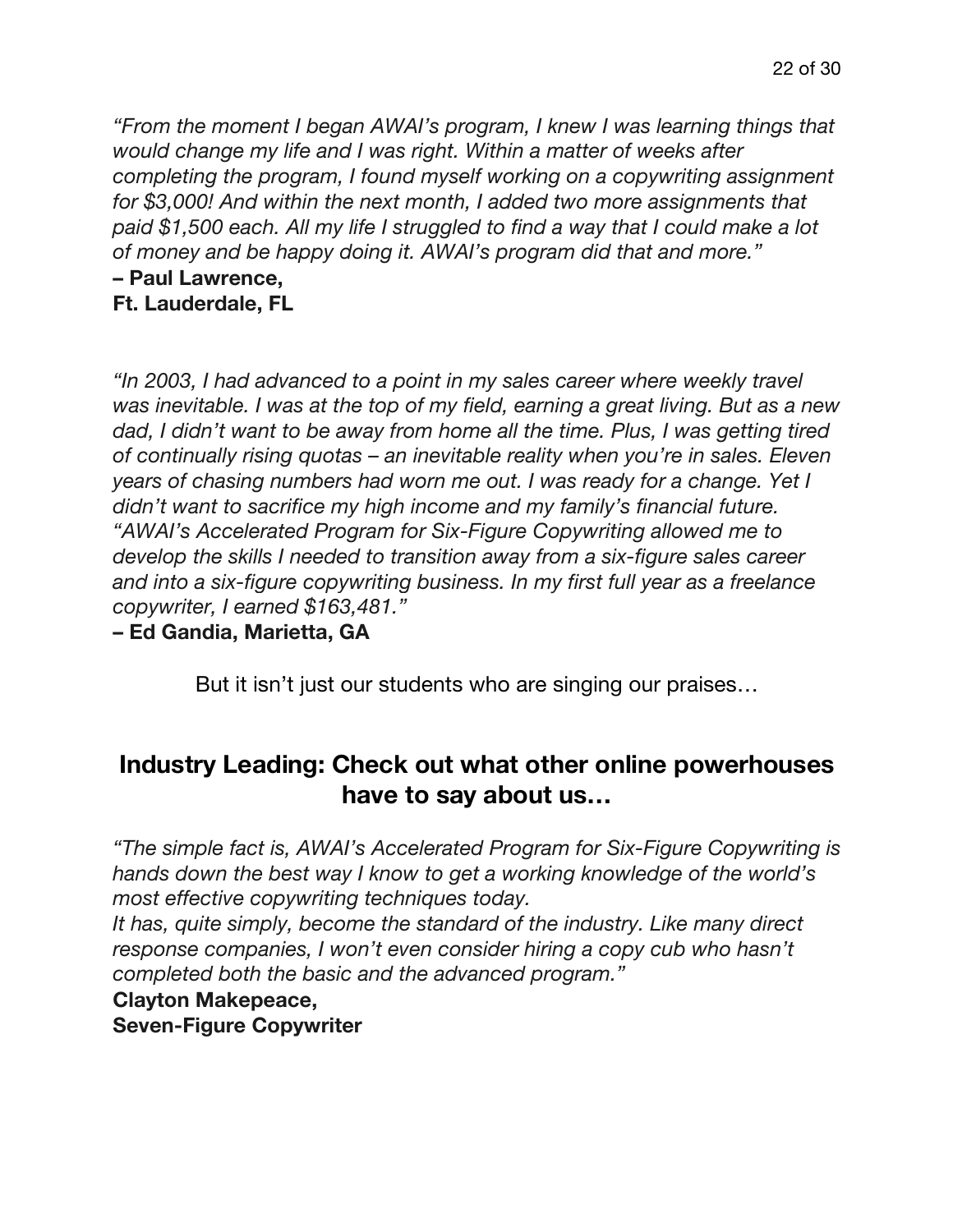*"As a marketer who has hundreds of copywriting resources on his shelf — I'll tell you AWAI knows their stuff!"*

# **Yanik Silver,**

#### **surefiremarketing.com**

*"Most copywriters will tell you there are proven, specific techniques behind the art of persuasion. The same ideas that hide behind the 'junk mail' you find in your mailbox everyday are the same ideas you can use to boost your query letters and grab an editor's attention.*

*AWAI has not only uncovered these secrets, but they've managed to put them all together in an easy to follow program.*

*I worked as a consultant for a large corporation for over 12 years. While employed there, I had the opportunity to go through many 'consulting' or 'sales' courses that cost literally THOUSANDS of dollars. Through those courses, I only learned a fraction of what's contained in the AWAI program."*

#### **Dan Case,**

#### **Editor, Writing for DOLLARS!**

Like I said, this course prepares you for whatever empire you want to build.

# **START NOW RISK-FREE WITH AN INSANE GUARANTEE!**

I told you earlier that you could try the entire course without any worry or risk, and I meant it.

You will have an ENTIRE YEAR to learn, process, and apply everything we teach.

If at any time during that first year you want a refund, we will return 100% of the money you have paid towards the program.

You don't have to have a reason, just let us know and we will promptly process your refund.

No other online program offers this kind of guarantee.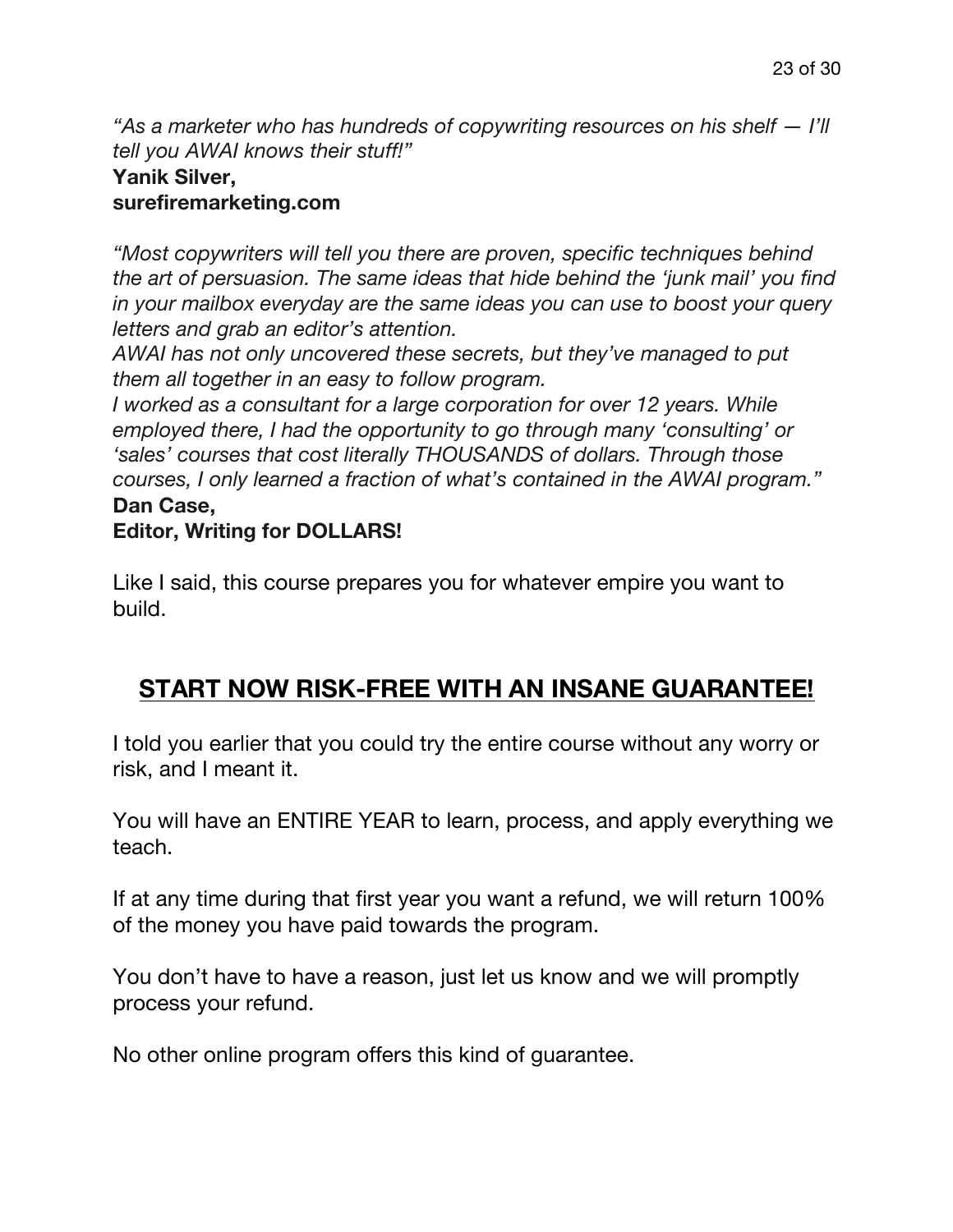That is how confident we are that our course works and will change your life for the better.

### **Start today with a down payment of \$99.40**

Upon selecting the monthly payment plan, we will bill you \$99.40 for another 4 months in a row totaling \$497.00.

Again, you can cancel any time within the first year and receive all the money you paid to us back in full.

# **When you start today, you get the Accelerated Copywriting Course, all of the bonuses we talked about earlier, plus…**

! **Complimentary Access to DirectResponseJobs.com (potentially worth a life changing income):**

Getting started with paying clients is one of the most significant hurdles a new writer must overcome.

Imagine having access to paying customers looking for new and fresh talent…right from the start!

Did we mention that only AWAI members have access to the hundreds of paying writing assignments on this database?

Less competition... More opportunity... What's not to love?

#### ! **Lifetime subscription to the Golden Thread (\$37.00/month value):**

Stay current and sharpen your skills with our Golden Thread Newsletter.

Every week, useful and actionable information will be e-mailed to you.

All of this information will help take ANY business aspiration you have involving the written word to the next level.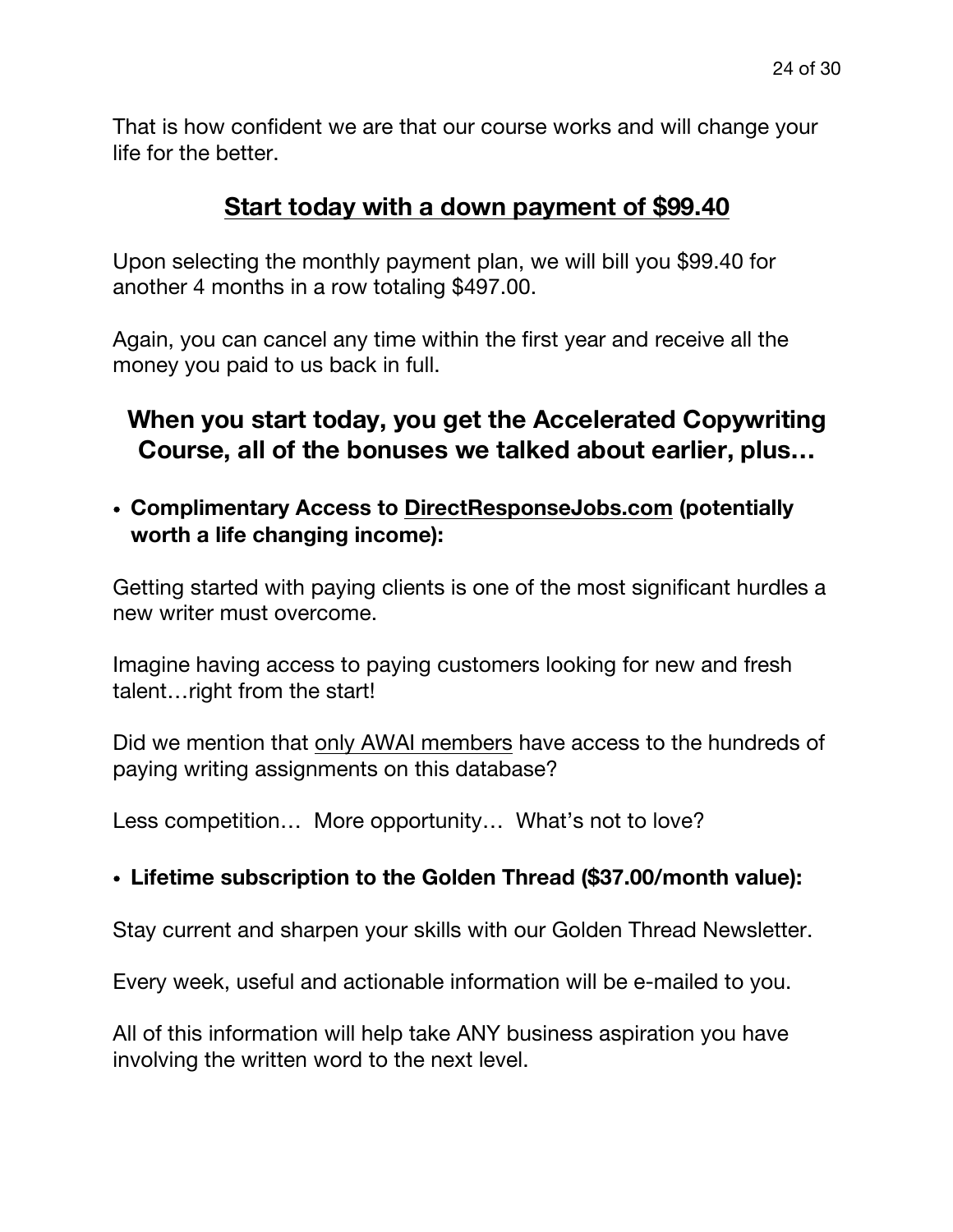#### ! **The chance to earn a \$10,000 commission before you even finish the course (valued at well…\$10,000):**

We take your success very seriously. We take it so seriously that we offer you the opportunity to write your first paying sales letter for us!

After working through most of the course, you will be given a writing assignment.

After writing out the most important part of the letter (you'll find out which part inside the course), you can submit your idea to us.

If we like what we see, we will contact you to develop your ideas even further. (That's right, we will help you make it better.)

The finished product will be tested against one of our controls (remember that term from earlier?).

If it beats one of our controls (or just does well on its own), you will be awarded a \$10,000 commission!

That's right.

You can earn five figures on your first letter and create instant credibility for yourself all before you even finish the course.

Julie Hassett won our \$10K Challenge in 2015.

Insert Winner Graphic Here.

She used this initial success to launch a lucrative business as a freelance copywriter.

*"It's such an incredible honor to be AWAI's \$10K Challenge winner this year! It represents a true milestone in my career. Just four years ago, I began studying AWAI course materials … determined to be a working copywriter. And now, I have the distinct pleasure of writing enough successful copy to warrant winning this challenge. I can't wait to continue*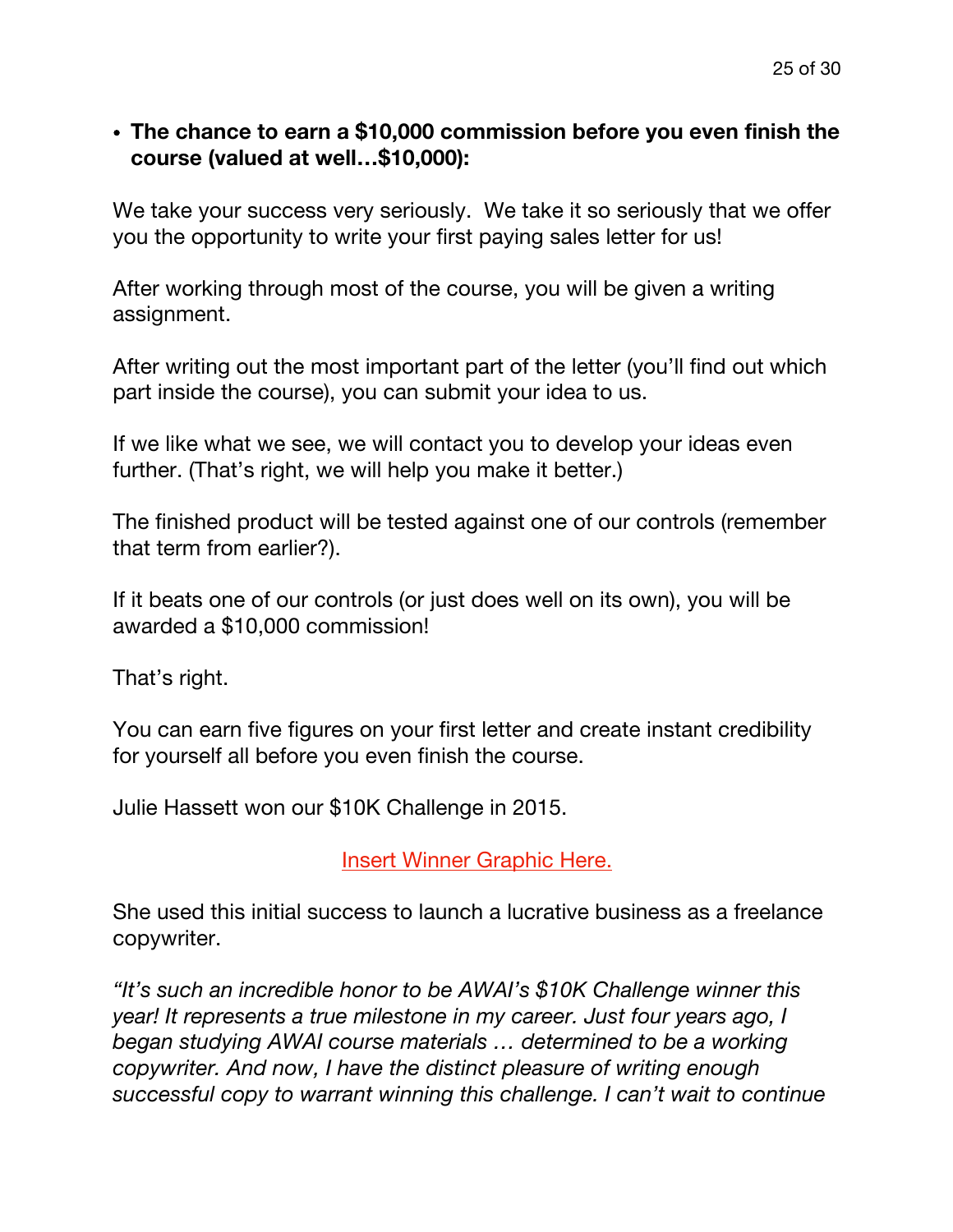*working with AWAI and honing my copywriting craft alongside the best in the business!"*

**– Julie Hassett, AWAI member and working copywriter.**

# **The first step is the hardest, but let us help you reach your goals of financial independence and living life the way you want to.**

I, or anyone else for that matter, can NOT guarantee your success.

If I did, you are smart enough to know that I would be lying and discredit this whole course and the opportunity it presents.

But, I can tell you that without understanding the science and art of writing persuasively, you will struggle far more than you have to.

At this point, the choice is yours.

Give our course a try (completely free of risk for 365 days) and apply what you have learned.

I believe the opportunity of being a paid, freelance copywriter is the best way to start earning an independent living online.

I have shared with you a handful of testimonies from students, masters, and experts in this field that all say the same thing…

# **Your first lesson for free:**

Inside the Accelerated Course, you will find a virtual treasure trove of information like:

- ! The critical 4 U's: If your headlines don't have this, your promotions will fail
- The imperative 4 P's: Missing one of these components will make your writing lackluster and less than motivational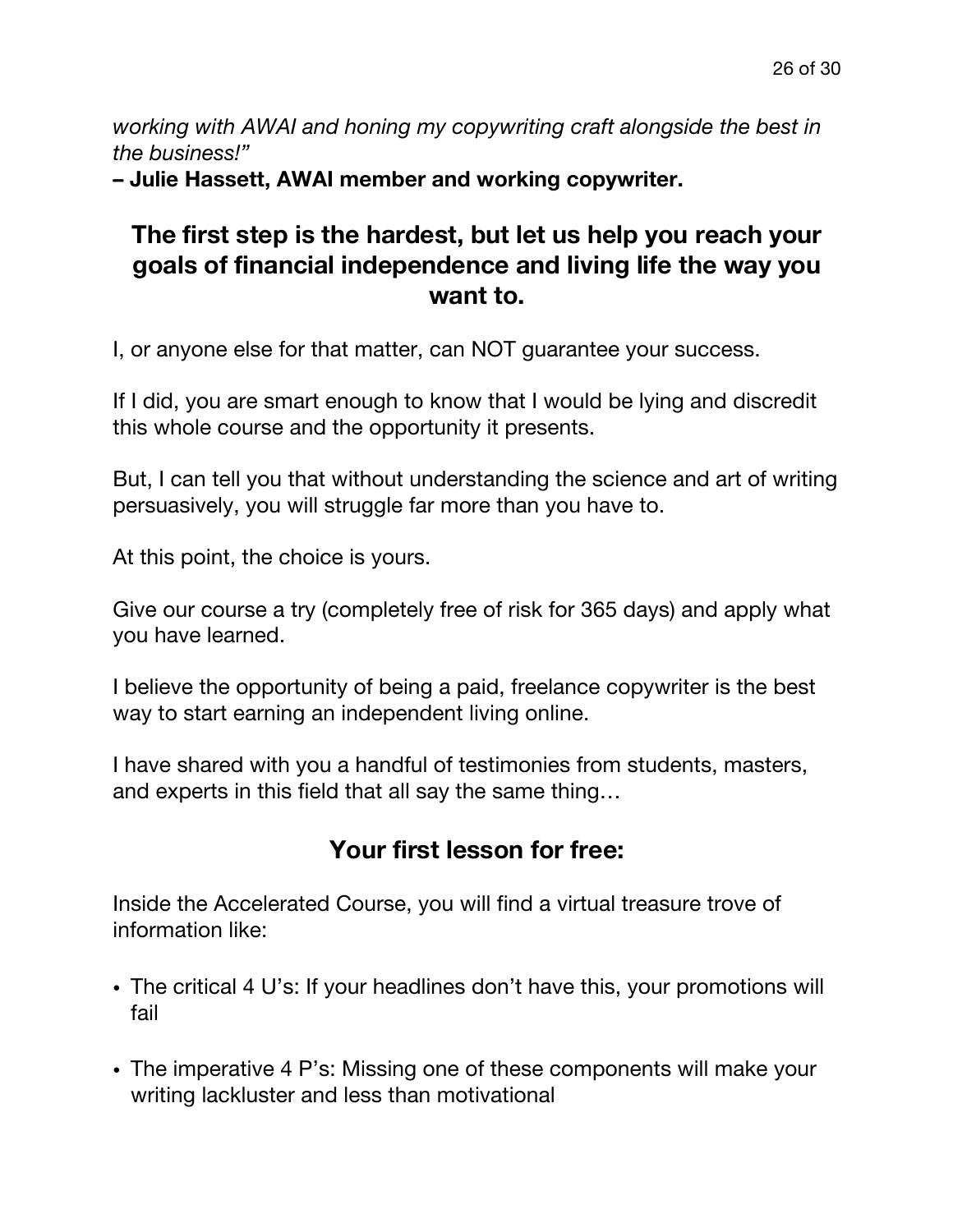- The four legged stool: Miss one of these and just like a stool, your writing and your sales efforts will fall on their side.
- And so much more...

But I want to give you your first lesson for free.

Even if you don't buy this course, you can take this lesson and apply it to any business venture.

Every successful business is built on the foundation of a Unique Selling Proposition (USP).

Without a USP, your business, your product, and your writing will get sucked into the generic swamp surrounded by other messages that were too bland to be noticed.

At the core of all copywriting, advertising, and selling is a USP.

USP's show up as jingles or slogans (I'm sure you can think of a few).

USP's proclaim to the world how you or your product/service are special and deserve to be recognized.

Logically, at this point, I encourage you to look over this letter again and find the USP's.

Go ahead…

I'll wait…

Have you found them?

Here are a couple of my USP's in this letter:

• We have results- Our success stories are practically countless and growing by the day.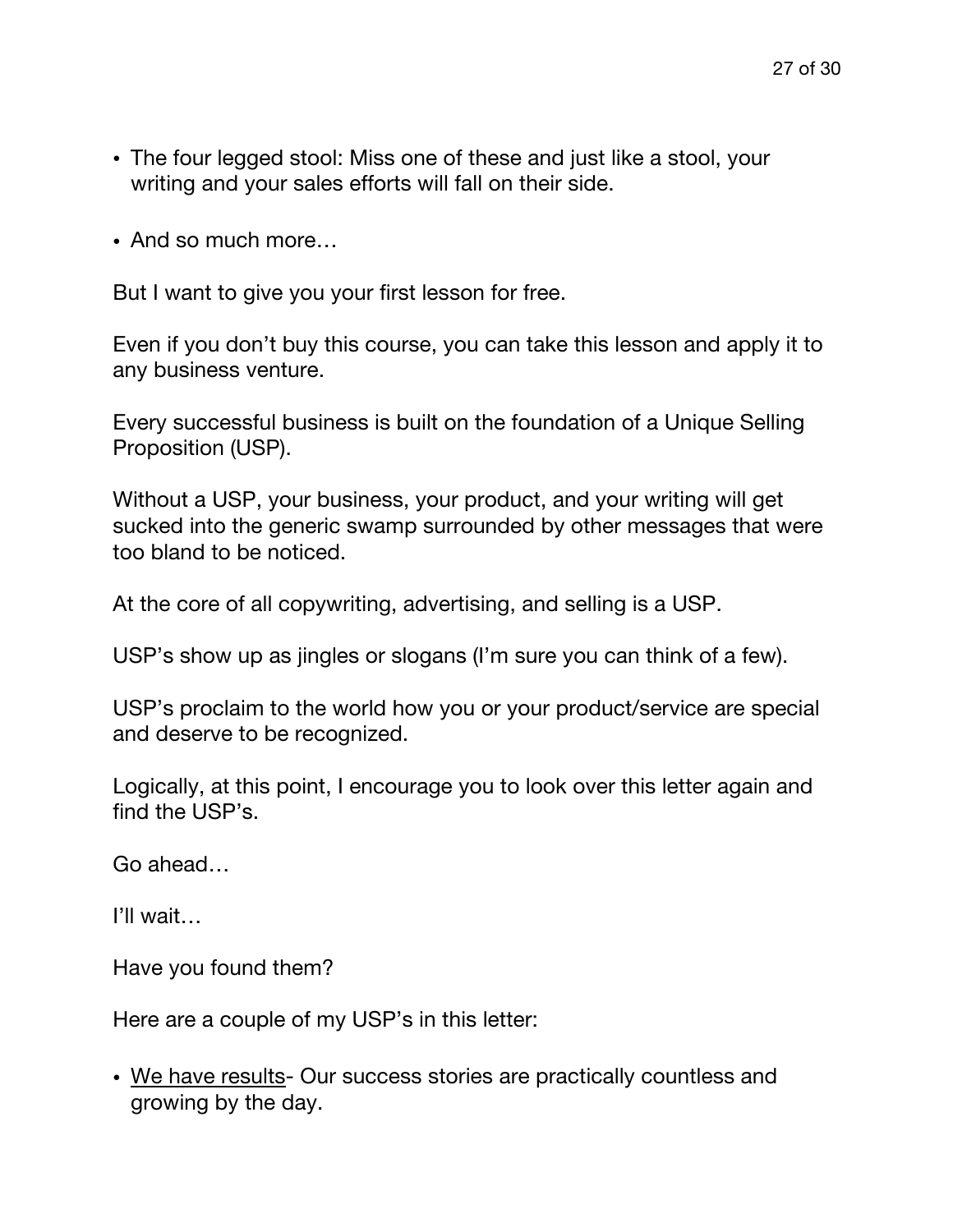Our expertise is recognized throughout the industry as AWAI verified copywriters continue to meet the demands of this ever growing business.

Now, let us prove to you that our program is the solution you have been looking for.

- Best guarantee in the business- A year from now is a long time. What will you do with it?
- ! Access to freelance jobs though our job board- The exclusivity of this alone is enough for many people to join.
- ! Broken up payments for maximum affordability-We want you to take your time and be at peace with this decision. No ridiculous "Buy Now or Else" high pressure tactics.
- Finally, the skill we teach, (and teach it better than anyone else, in my humble opinion) is vital for any online endeavor-We are in the business of giving you a skill set you can use as the foundation for all your business dreams and aspirations.

So what are your USP's?

What makes you special?

There is no one who can do what you do and write the way you write.

Let us help you make your voice heard.

# **Copywriting is the single most important skill set to learn and understand if you want to make money online.**

It's that simple…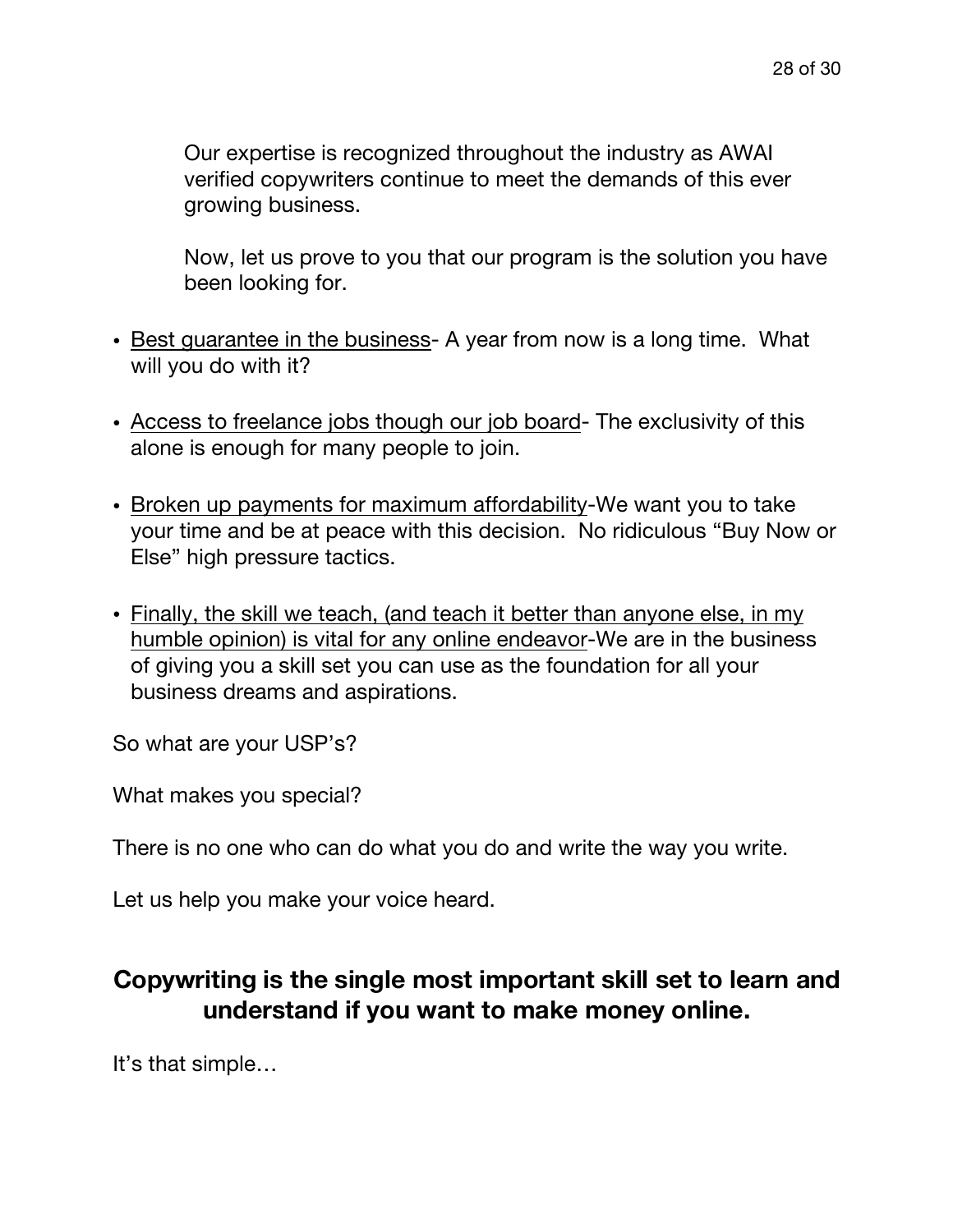Now, what will you do with this knowledge?

Once you know something, you are accountable to it.

Can you live with the burning thought in the back of your mind… "What if?"

"What if Paul is right?"

"What if understanding how to write copy could be the solution I have been looking for?"

"What if all those dreams of bountiful income and time are waiting for me after I've learned and applied what this course can teach me?"

"What if less than a year from now, I could send AWAI my testimonial of six-figure success?"

# **What if…?**

We have the experience.

We have the material.

We have the proven results.

And we are holding all the risk.

All you have to give is your time and attention.

365 days is more than enough time to know if this is a good fit for you.

### **So order today and start changing the course of your life within minutes from now.**

Or if you'd prefer to place your order with someone in our office, please call Member Services at 1-866-879-2924 during regular business hours. (We're in Florida, on Eastern Time.)